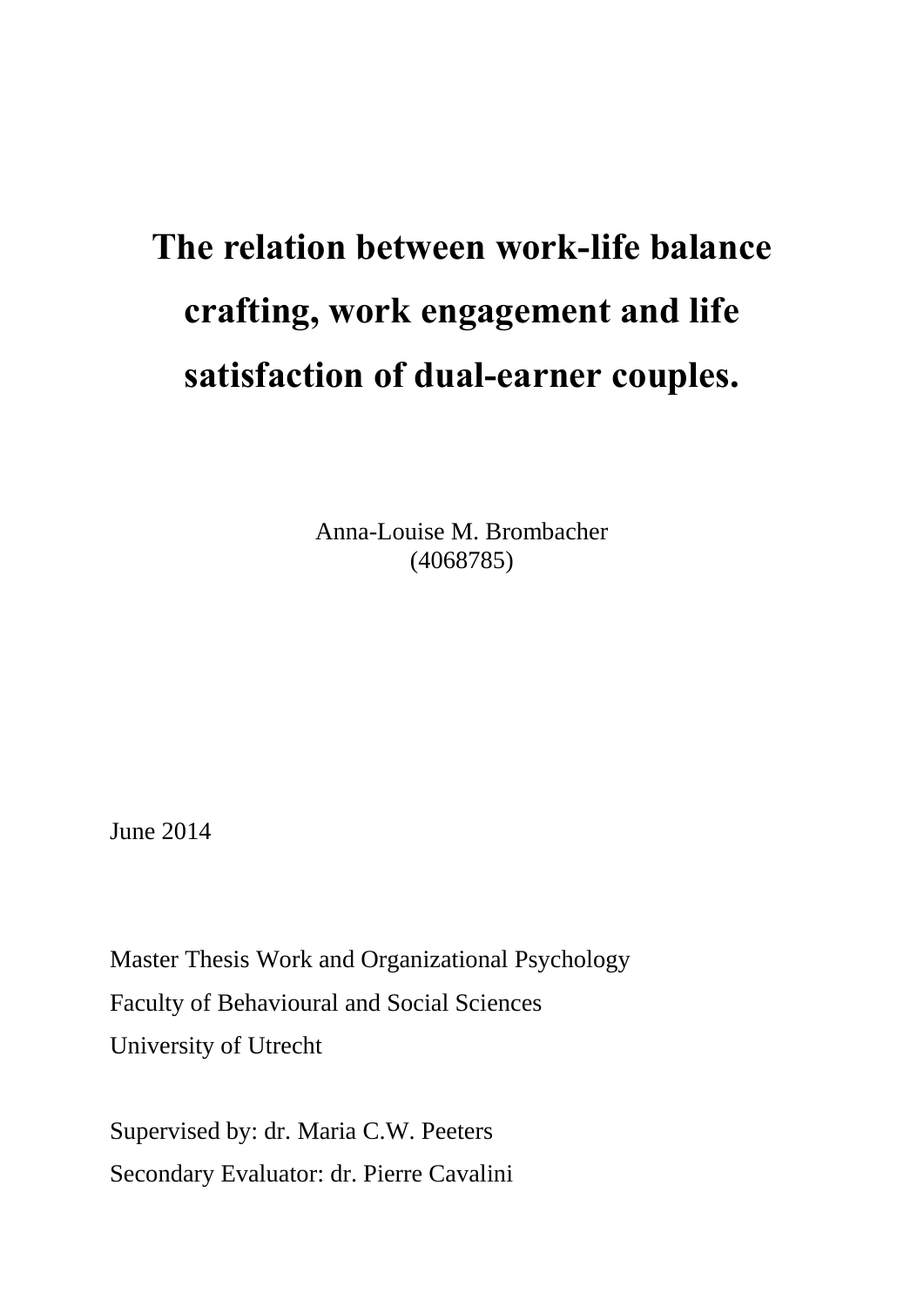## Abstract

The purpose of this study was to examine the relationship between work-life balance crafting and work engagement as well as life satisfaction, with work-life balance as mediator. Due the increase of dual-earner couples in the society, this study also focuses on crossover between partners. In total 55 German dual-earner couples participated in this study (55 women, 55 men). The results of the study showed, that work-life balance crafting is related to life satisfaction. The work-life balance was mediating this relation. Work-life balance crafting was not related to work engagement. Moreover, there is a crossover for life satisfaction and work engagement, but not for work-life balance crafting. It can be concluded that work-life balance crafting does increase one's life satisfaction and that there is a relation between life satisfaction and work engagement indicating that spillover might occur between the work domain and the general life domain. Another conclusion is, that one's life satisfaction and work engagement is related with his/her partner's life satisfaction and work engagement.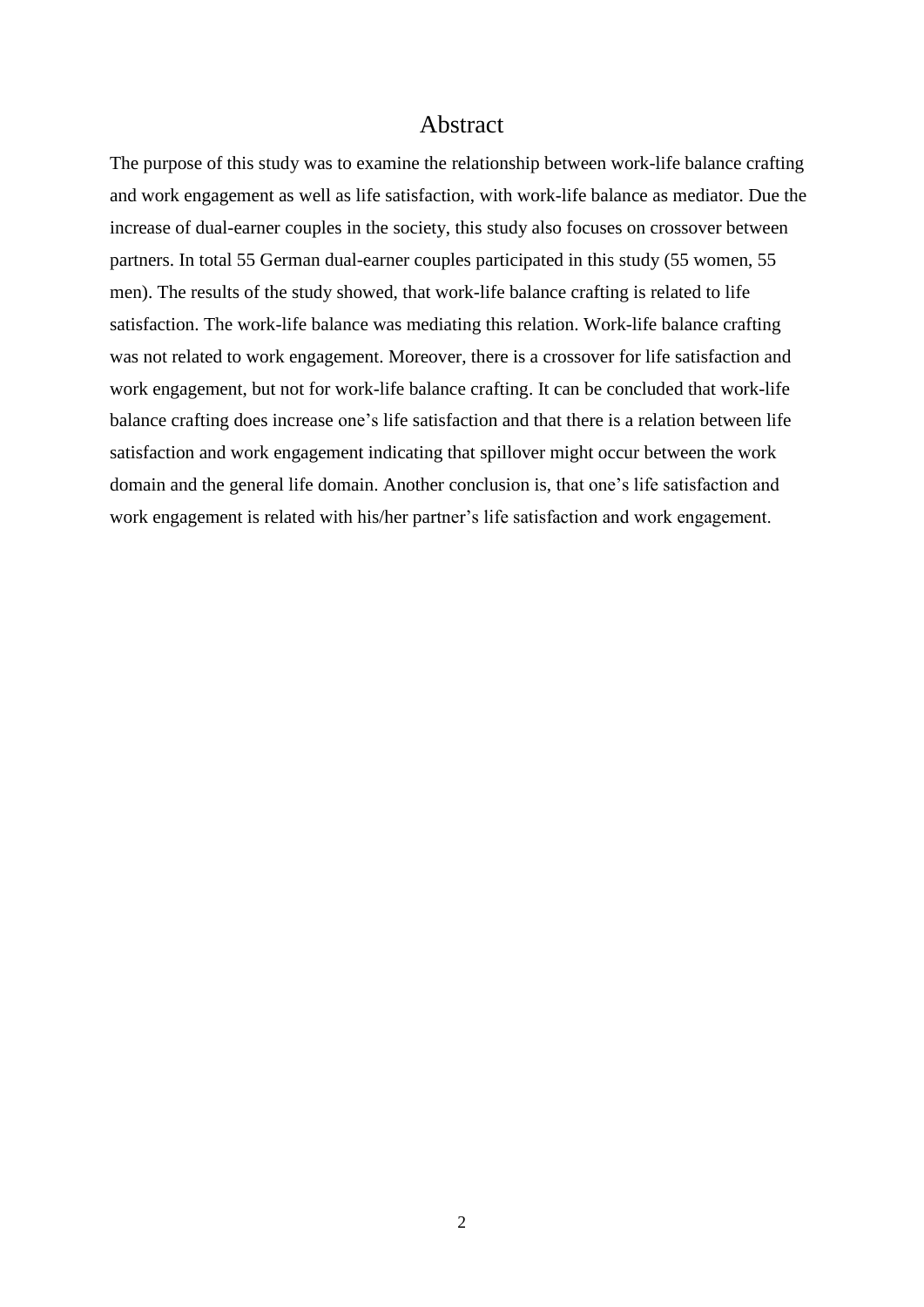#### 1. Introduction

#### 1.1 Work-Life Balance

During the last years, psychologists are focussing more and more on the health and well-being of employees rather than just on increasing their performance (Peeters, de Jonge, & Taris, 2014). One aspect which influences the well-being of people is the "work-life balance" (Kinnunen, Rantanen, Mauno, & Peeters, 2014). Work-life balance is described as 'good functioning and satisfaction at home and at work' (Campbell Clark, 2000). According to the literature, work can have influence on non-work-related life situations and vice versa. This is known as the "work-to-family interference" or "family-to-work interference", which can either have positive or negative influences on the person's well-being. According to Kinnunen et al. (2014) in the last 20 years, the borders have become blurrier between people's professional life and their non-work life. This is because people tend to have everywhere excess to work related situations. This reduces their personal recovery time which is affecting their well-being. Another factor that influences the well-being of dual-earner couples is, that both partners want to work but also want to be involved in family life simultaneously. Currently, employees emphasize the values of free time and social interaction within their immediate community to focus on the social aspects of life (Schaufeli & Bakker, 2013). Factors like the increase of dual earner families and single parents, the excess to work due to modern technology, flexible work as well as the global competitive market for organisations and employees, increased the attention of work psychologists for balancing the demands of family and work (Kinnunen, Rantanen, Mauno, & Peeters, 2014).

Research shows that work-life balance can have impact on the perceived satisfaction and motivation of employees (Sturges, 2012; Dex & Scheibl, 1999; Thompson, Beauvais, & Lyness, 1999). An employer or an organization is able to provide several official techniques and policies to foster the work-life balance of the employees, like flexible work time as well as a flexible workplace, part-time contracts and maternal/paternal leave (Sturges, 2012; Schaufeli & Bakker, 2013). However, what can employees themselves do to balance their professional and non-work life? An option for employees would be work-life balance crafting.

1.2 Work-Life Balance Crafting *1.2.1 Definition*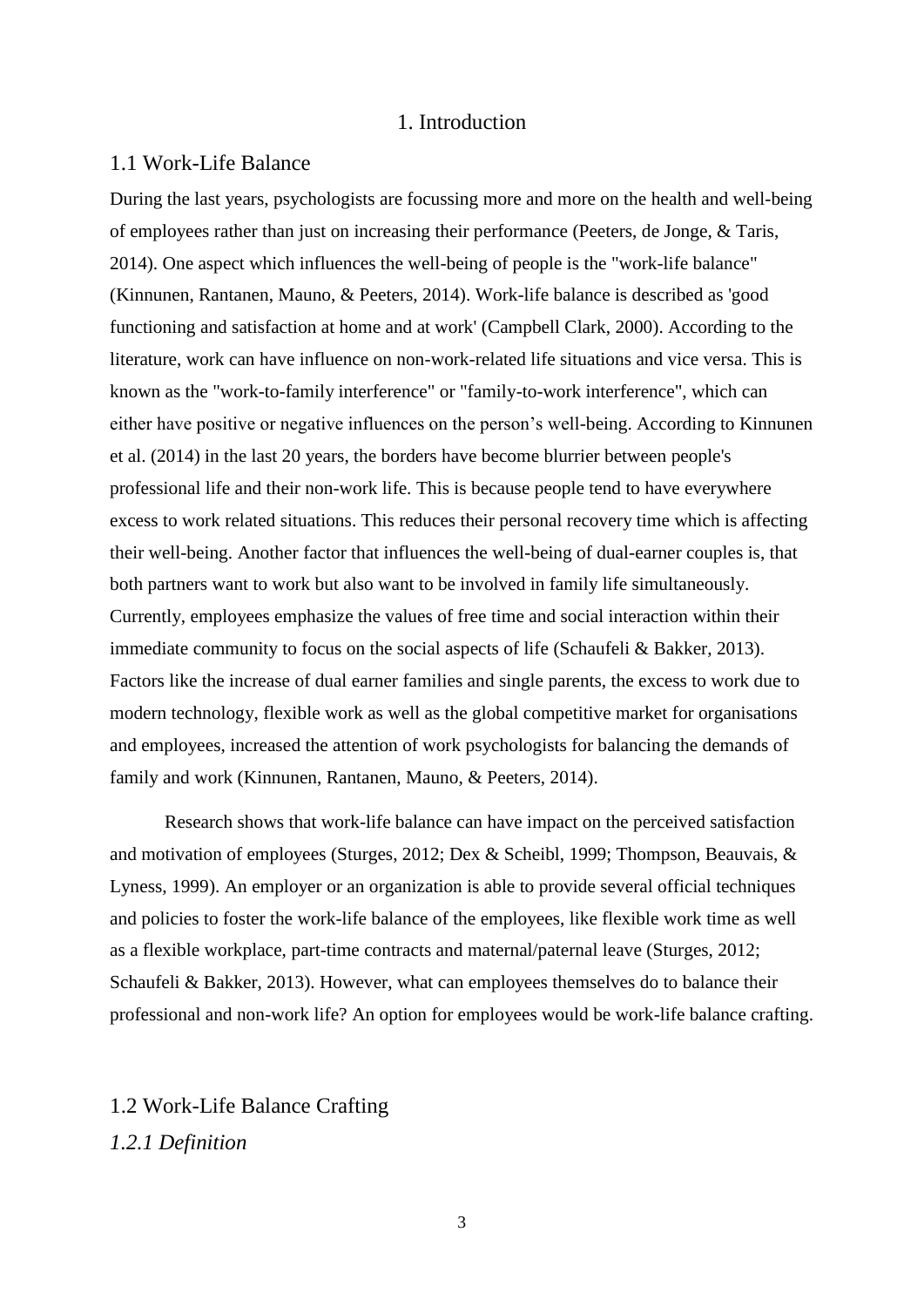According to Sturges (2012) there has not been much research about work-life balance crafting. Work-life balance crafting can be seen as behavior or individual activities and unofficial techniques to create a balance between work and family life, like creating clear lines between work and family related situations. By actively crafting a balance, people are fulfilling both work and family demands and they also create more opportunities for recovery, which supports their well-being. Sturges (2012) also explains that crafting the work-life balance is considered to be proactive (Campbell Clark, 2000), self-initiated (Kossek, Noe, & DeMarr, 1999) and goal oriented behaviour (Parker, Bindl, & Strauss, 2010). People can apply different**,** unofficial techniques on physical, cognitive, and relational level to craft their balance. Therefore, work-family balance crafting has similarities with job crafting (Sturges, 2012).

#### *1.2.2 Job Crafting*

Job crafting is described as an individual process to shape one's job by changing the perception of one's task or by making physical changes (Wrzesniewski & Dutton, 2001; Demerouti & Bakker, 2014). People craft their job to create an individual healthier work environment, to improve their work motivation and to create a better person-job fit (Petrou, Demerouti, Peeters, Schaufeli & Hetland, 2012; Tims, Bakker, & Derks, 2011).

According to the job demands-resources model (JD-R model) of Bakker and Demerouti (2007) job crafting can take three forms: 1) increasing challenging job demands and 2) increasing job resources as well as 3) decreasing of hindering job demands (Tims, Bakker, & Derks, 2012). For increasing job resources Tims et al. (2012) made a differentiation between social job resources and structural job resources. Tims et al. (2012) investigated that job crafting, in terms of increasing challenging job demands and job resources, is positively correlated with work engagement. The fact that job crafting is positively correlated with work engagement (Tims, Bakker, & Derks, 2012) and that work-life balance crafting has some similarities with job crafting (Sturges, 2012) makes it interesting to examine if crafting the work-life balance also increases work engagement.

## *1.2.3 Life Satisfaction*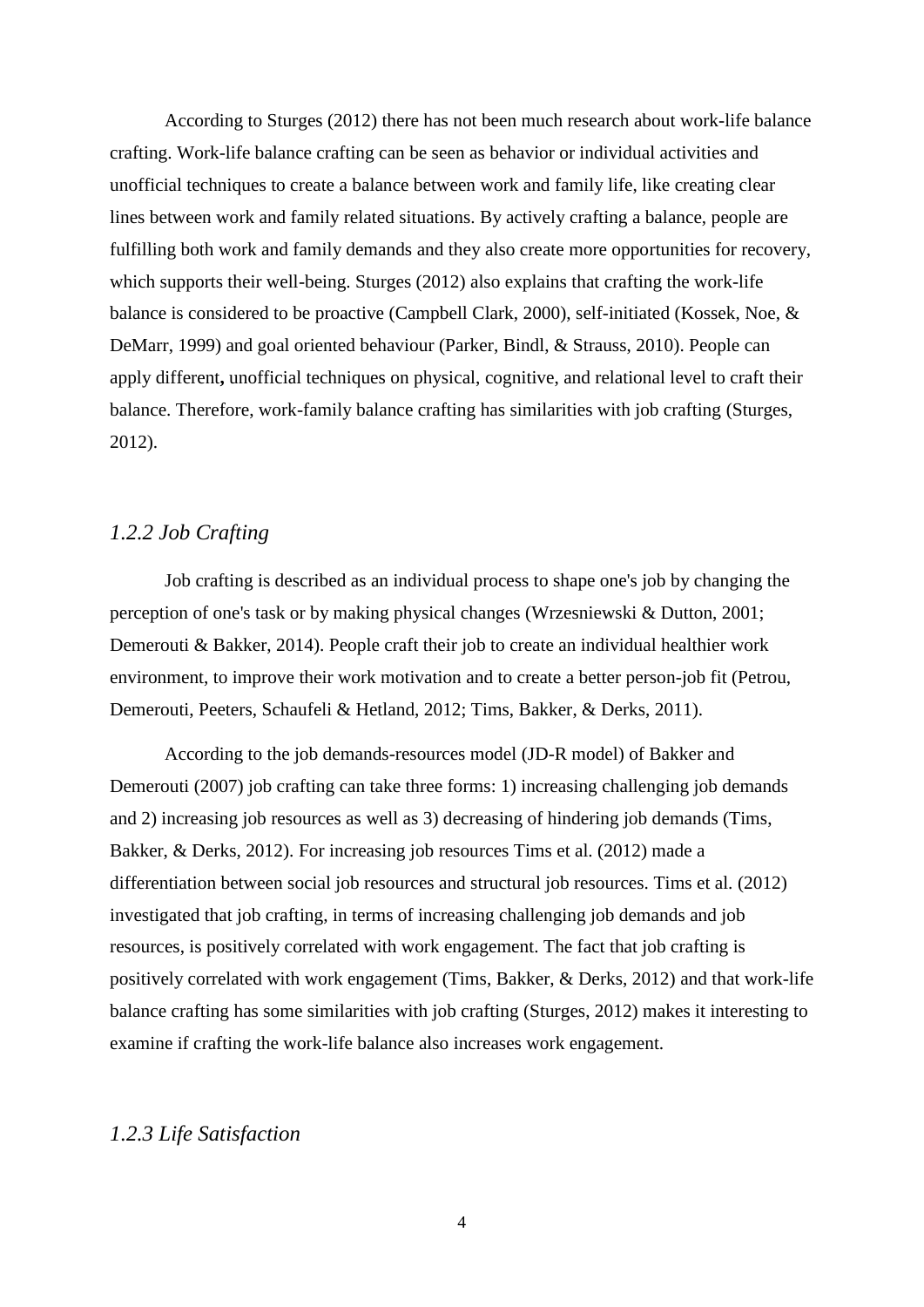As already mentioned, the definition of work-life balance includes the satisfaction of people at home and at work (Campbell Clark, 2000), hence it does have impact on the satisfaction of people (Sturges, 2012; Dex & Scheibl, 1999; Thompson, Beauvais, & Lyness, 1999). Since work-life balance crafting can be seen as proactive, self-initiated and goal oriented behavior of an individual (Sturges, 2012) it might as well increase the individual life satisfaction.

Therefore the first two hypotheses for this study are (see Figure 1): Hypothesis 1a. Work-life-balance crafting relates positively with work engagement. Hypothesis 1b. Work-life-balance crafting relates positively with life satisfaction.

## *1.2.4 Work-Life Balance as Mediator*

Over the last years there has been much research about the relation between job demands and exhaustion as well as the mediating effect of work-to-family interference. On one hand, Demerouti, Bakker and Schaufeli (2005) showed that work-to-family interference fully mediated the relation between exhaustion and job demands. On the other hand, they did not find any significant evidence for work-to-family interference as mediator of the relationship between life satisfaction and job demands (Demerouti, Bakker, & Schaufeli, 2005). Therefore it is important to consider the mediational influence of work-life balance on the relationship between work life balance crafting and work engagement as well as life satisfaction. For example, if a person does already have a good work-life balance due to official policies of his/her employer, to what extent would he/she use individual and unofficial techniques to craft his/her work-life balance? Another fact why the work-life balance might mediate the relationship, is that people, who have a good work-life balance which influences their well-being, might rather be able to behave in a proactive, self-initiative and goal oriented way to craft their balance. Hence, it is necessary to test if work-life balance is partially mediating the relationship between work-life balance crafting and work engagement. The mediating effect of work-life balance might also be true for the relation of work-life balance crafting and life satisfaction. This is supported by the fact that research has shown that worklife balance has impact on satisfaction (Sturges, 2012; Dex & Scheibl, 1999; Thompson, Beauvais, & Lyness, 1999).

Thus the next two hypotheses for this study are (see Figure 1):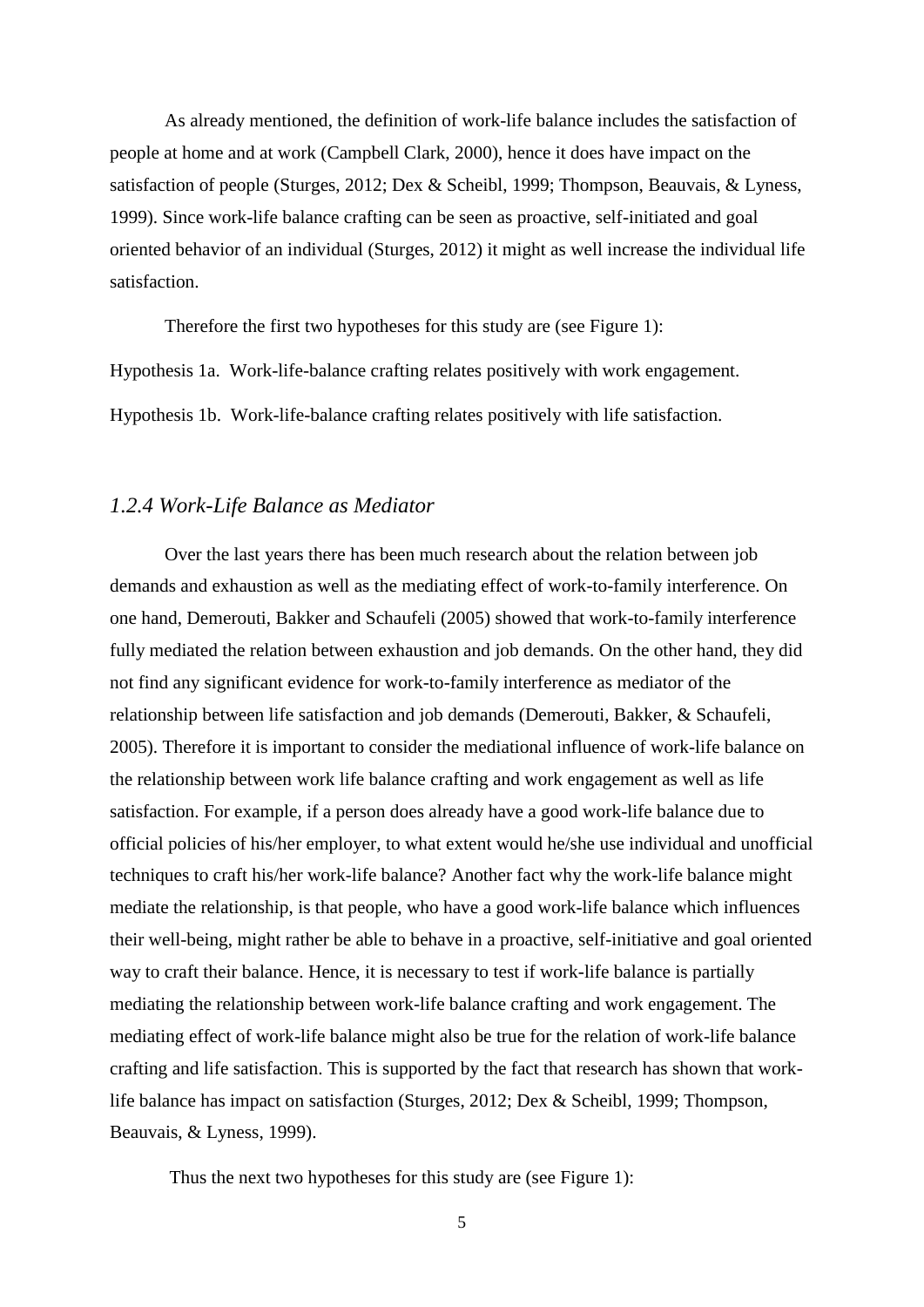Hypothesis 2a. Work-life-balance partially mediates the relationship between work-lifebalance crafting and work engagement.

Hypothesis 2b. Work-life-balance partially mediates the relationship between work-lifebalance crafting and life satisfaction.



*Figure 1: Research model (partly)*

#### 1.3 Crossover and Spillover

Crossover is defined as an inter-individual process in which experience of one person leads to reactions of another person within the same domain (Schaufeli & Bakker, 2013). For example, if a person experiences exhaustion in a non-work life situation, the partner's experience of exhaustion can also be affected in the non-work life situation. Crossover can be either positive and effective or negative and disruptive. In general there has not been much research about crossover (Schaufeli & Bakker, 2013).

Another related effect is spillover (Schaufeli & Bakker, 2013). Spillover is defined as intra-individual process in which skills, emotions, or behaviour of one domain influence the person's emotions, skills, or behavior in another life domain (Schaufeli & Bakker, 2013). For example, if a person experience stress at work, he/she will also experience stress at home. Like crossover, spillover can be either positive and effective or negative and disruptive (Schaufeli & Bakker, 2013).

In their own research about crossover and spillover Bakker, Demerouti and Burke (2009) investigated that workaholics do face spillover from work toprivate life and that this led to a crossover in their partnership, since the partners were less satisfied with their relations. Thus it might be interesting to investigate if dual-earner couples do face spillover between life satisfation and work engagement. Another research of Demerouti, Bakker and Schaufeli (2005) showed that there is spillover and crossover between partners when it comes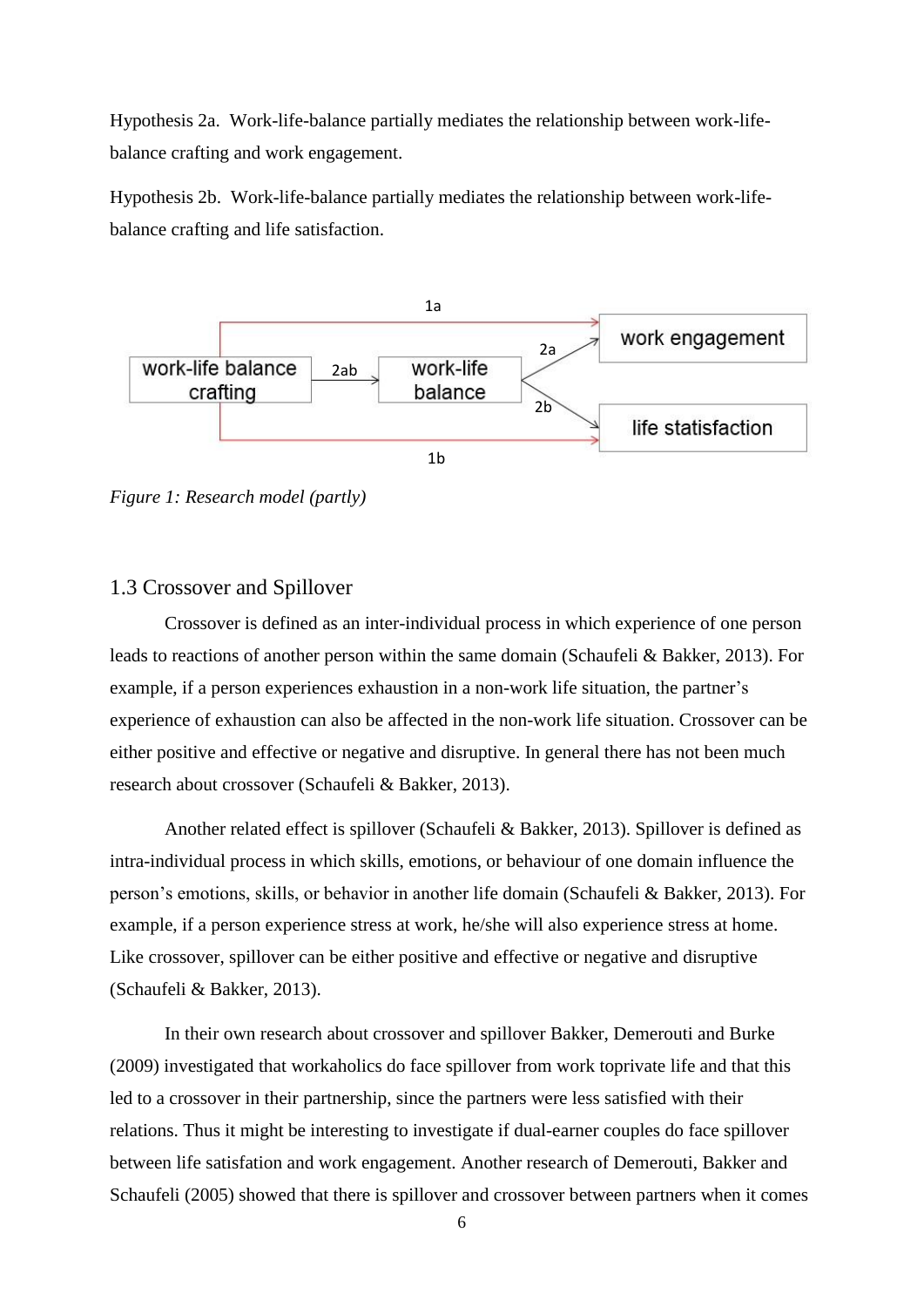to life satisfaction and job exhaustion in relation with job demands and work-to-family interferrence as mediator. They investigated that being confronted with high job demands will negativly interfere with family life. This had an increasing effect on women's feeling of exhaustion and a decreasing effect on men's life satisfaction, which were consequently transferred to their partners (Demerouti, Bakker, & Schaufeli, 2005). Hence it might be interesting to examine, if there is also crossover of work-life balance crafting between partners. This would imply that the work-life balance crafting of partner A is related to the work-life balance crafting of partner B which results in a crossover of work engagement and life satisfaction of both partners. Due to the fact that this study was conducted among partners who both are actively involved in the labour market, it is expected that the crossover is bidirectional (Demerouti, Bakker, & Schaufeli, 2005).

The final four hypotheses for this study are (see Figure 2):

Hypothesis 3. There is spillover between work engagement and life satisfaction in such a way that there is a positive relationships between both variables.

Hypothesis 4. There is bi-directional crossover of work-life balance crafting between both partners.

Hypothesis 5. There is bi-directional crossover of work engagement between both partners.

Hypothesis 6. There is bi-directional crossover of life satisfaction between both partners.

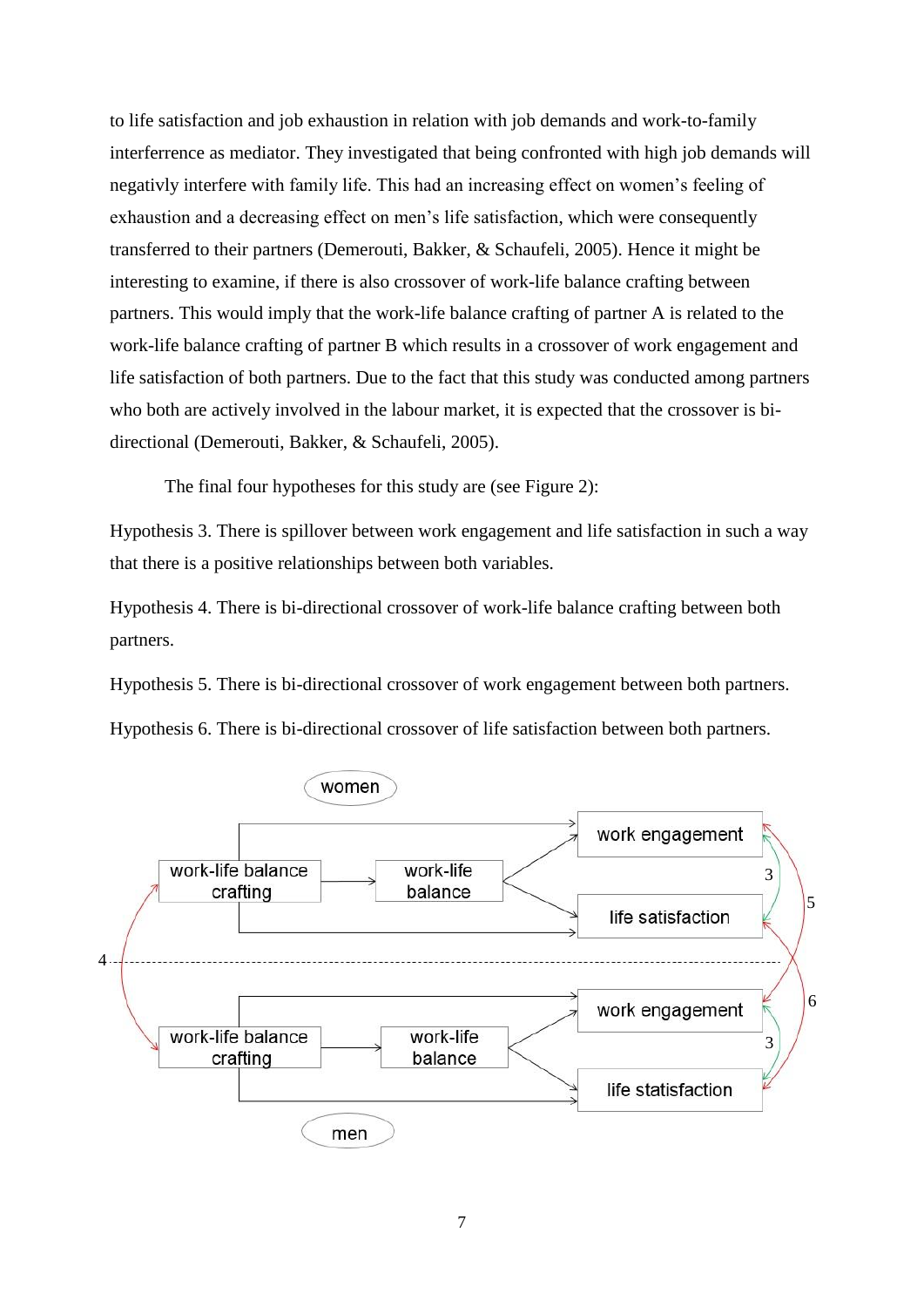*Figure 2: Spillover (green line) and crossover (red line) of work-life balance crafting, work engagement and life satisfaction between both partners.*

#### 2. Methods

#### 2.1 Procedure

The data was collected by an online survey which was provided by the website www.thesistools.com. The link of the survey was send in April 2014 to the participants by email or via Facebook and the test persons were able to fill in the survey online. The email addresses were provided via several networks. The first network was a guest list of people who attended a course during January and April 2014 at an adult education centre in Donndorf. The other networks, which were used to collect email addresses, are a car rental company from Munich, the German protestant church in Amsterdam, two high schools in Thuringia, inhabitants of Kleve and the Kyffhäuser region as well as personal contacts across Germany. The link of the website was send to more than 200 couples but the response rate was low. In total 55 dual-earner couples participated. Every partner was asked to fill out the survey independently. To link the response of both partners, the test persons were asked to fill in the first two letters of the given name in addition to last to numbers of the birth year of both partners (e.g. ka73ma69). After collecting and matching the data the personal code was replace by a couple number (1-55). By using those methods the participation was voluntary and the collection of data was anonymously.

#### 2.2 Participants

For this quantitative research German speaking couples were asked to participate. A requirement for the participation was to be active in the labour market. There was no distinction made between part time, fulltime, employee or self-employed. The only two premises were, that the participants needed to be in a relationship and that both partners needed to work. For participation, there were no restrictions made about the minimum number of working hours. In total 55 couples participated (*Ncouple= 55; Nwomen= 55; Nmen= 55; Ntotal <sup>=</sup> 110*). The average age of the participants is 39 years ( $M_{women} = 38$  years;  $M_{men} = 40$  years) with a minimum of 23 years and a maximum of 74 years ( $SD = 13$  years). In terms of education 61,8% of the participants (women =  $67,3\%$ ; men =  $56,4\%$ ) do have accomplished scientific tertiary education (degree of university/university of applied science) whereas 34,5% of the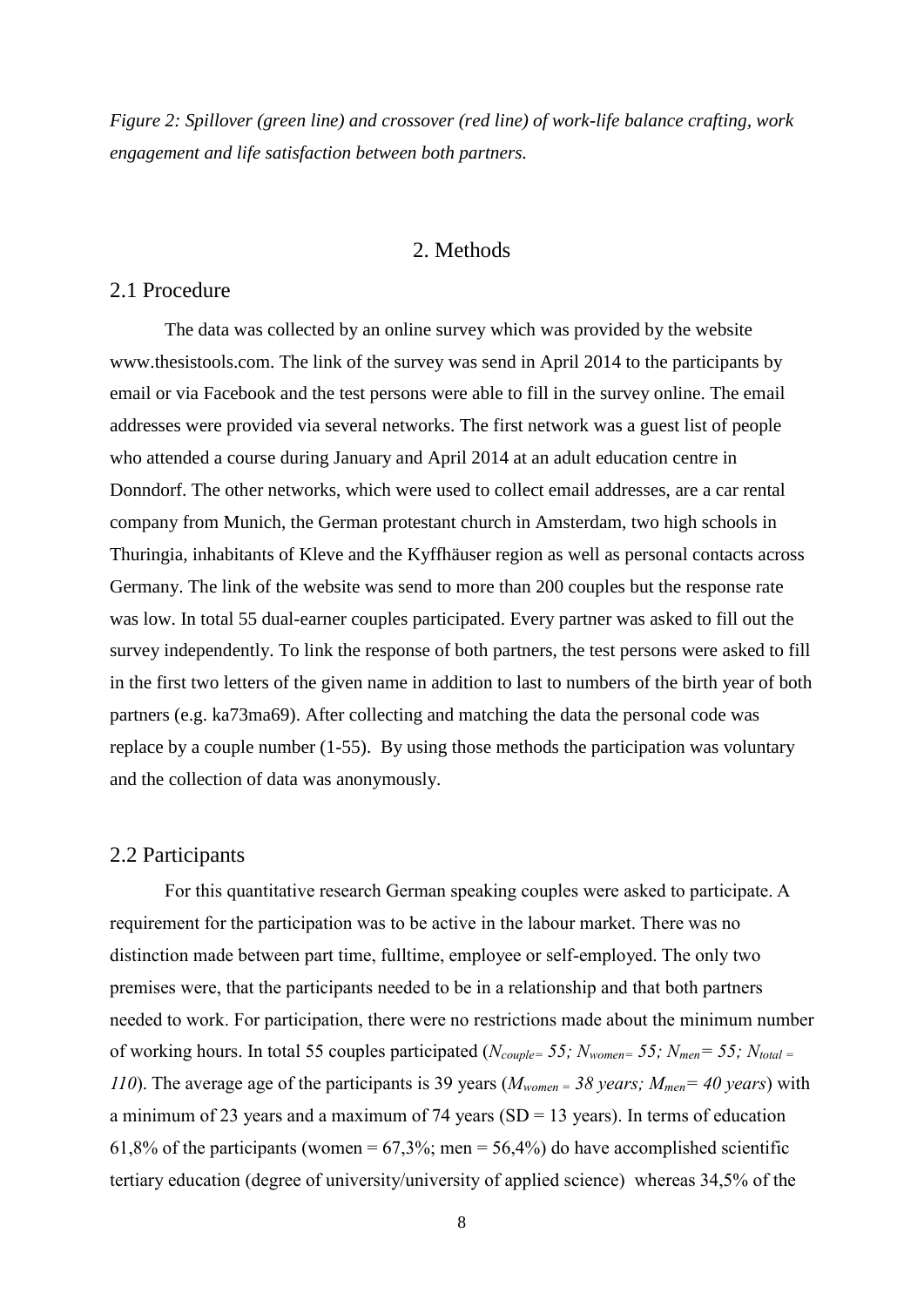persons have just accomplished secondary education ( e.g. *Abitur, Realschulabschluss*) or lower (women  $= 29.1\%$ ; men  $= 40\%$ ). The average duration of a relationship is 14 years with a minimum of 1 year and a maximum of 43 years ( $SD = 13$  years). 26,4% of the participating couples have children who are currently living with them in one household. On average the participants are working 44 hours a week (*SD* =12 hours/week*; Mwomen = 42 hours/week; Mmen = 46 hours/week*). This average of 44 hours a week, is higher than the official 40-hours-workweek of the German industry and German labour union. 49,1% of the couples do have a net income of more than 4000€ a month. 43,7% of the couples earn net between 2000€ and 4000€ a month and 7,3% earns net less than 1000€ a month.

#### 2.3 Measures

The survey consisted of 33 questions (see attachment) which were based on previously used and tested questionnaires including a demographic questionnaire. All questions were translated into German since the participants were native German speakers.

*Work-life balance*. This scale was developed by Steenbergen (2014). Participants were asked to rate on a seven-point-lickert-scale  $(1=$  not true at all,  $7=$  totally true) seven statements, about how they experience their work-family balance. Exemplary items are: "In general I do have a good balance between work and private life," and "In general does my combination of work and private life reflect my personal priorities in life." This questionnaire was originally in Dutch and it was for this study translated into German. The Cronbach's alpha for this test construct is 0.95.

*Work-life balance crafting*. The questionnaire about work-life balance crafting was develop by Peeters and Demerouti (2014). This questionnaire consists of nine questions about work-family balance crafting which need to be rated on a five-point-lickert-scale (1=never, 5= very often). An example item for work-life balance crafting is 'If I receive a work-related phone call during my free time (private life) which doesn't suit me, I will let the caller know.' This questionnaire was originally in Dutch and it was for this study translated into German. The Cronbach's alpha for this construct is 0.81.

*Work engagement*. To measure the work engagement of the participant a shortened version of the Utrecht Work Engagement Scale (Schaufeli & Bakker, 2003) was used. This shortened version is built up of nine statements about how often the employee experiences work engagement, like 'My job inspires me' and 'I am proud on the work that I do' (Schaufeli & Bakker, 2003). Responses could be made on a seven-point-lickert-scale (1=never, 7=daily).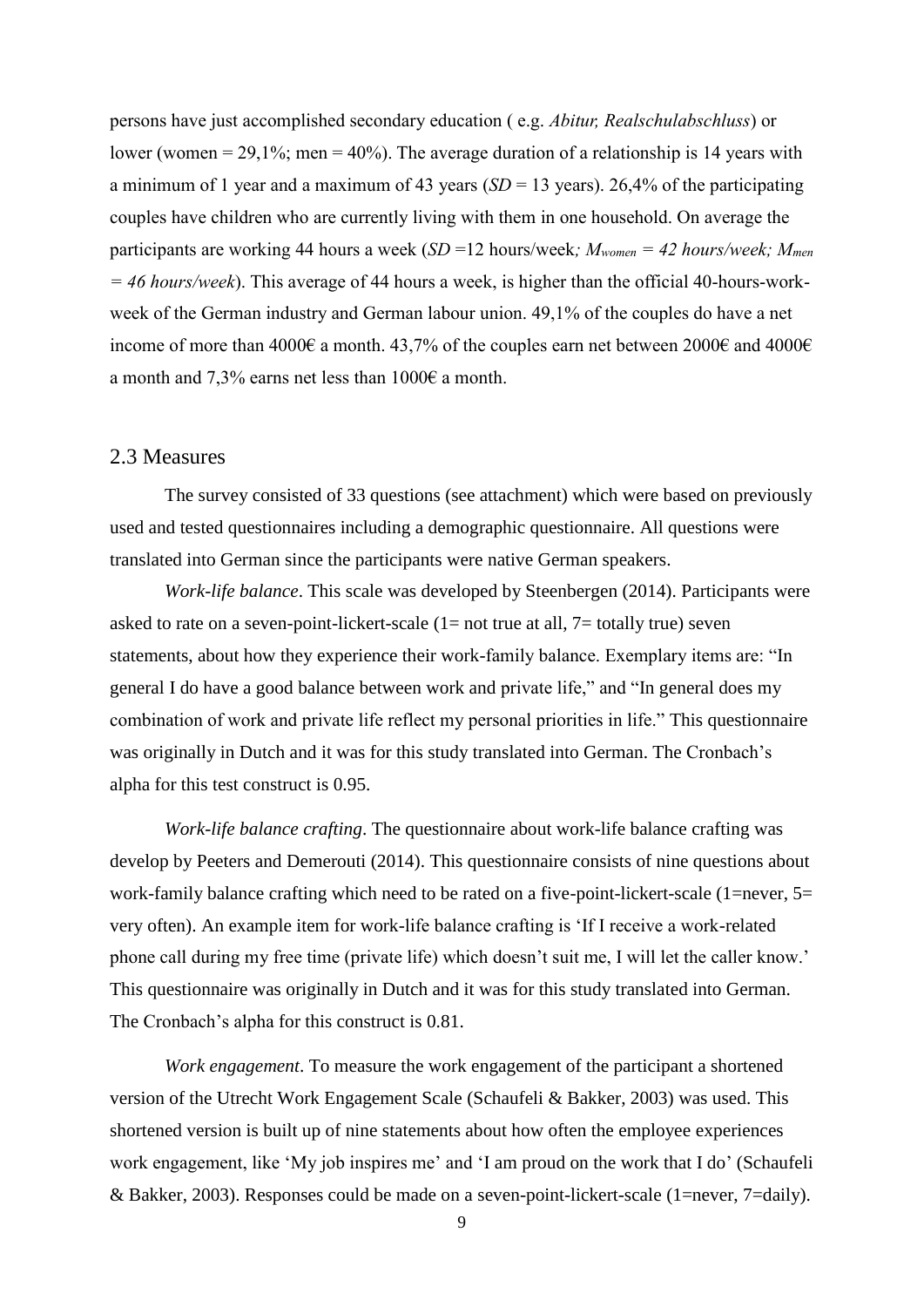Cronbach's alpha for this construct is 0.94. Schaufeli and Bakker (2003) published a German version of the Utrecht Work Engagement Scale, which was used for this study.

*Life satisfaction*. To measure the life satisfaction, the participants were asked to rate one statement about their general life satisfaction on a ten-point-lickert-scale  $(1 = \text{very})$ dissatisfied, 10= very satisfied). This single item 'How satisfied are you with your life in general?' was already used during research of Lance, Lautenschlager, Sloan, and Varca (1989) as well as during a study about crossover and spillover by Demerouti, Bakker and Schaufeli (2005) who argued that already Diener (1984) proofed validity for measuring global satisfaction by a single item. This question was originally published in English and it was for this study translated into German.

#### 2.4 Data Analysis

The data was analysed by using SPSS. To test the partial mediating role of work-life balance in the relation between work-life crafting and both work engagement and life satisfaction, the techniques of Baron and Kenny (1986) were applied. First of all, it was tested by regression analyses if there is a correlation a) between work-life balance crafting and work engagement and b) between work-life balance crafting and life satisfaction. Secondly, it was measured by bivariate regression analyses, if there is a significant relation between the independent variable (work-life balance crafting) and the mediator (work-life balance). By multiple regression it was analysed to what extent the mediator (work-life balance) and the independent variable (work-life balance crafting) do relate to the dependent variables ( a) work engagement; b) life satisfaction). According to Baron and Kenny (1986) there is a partially mediation, if the direct influence of the independent variable on the dependent variable is not equal to 0 but is reduced in absolute size, when the mediator is introduced. This was tested by using the Sobel test (Preacher & Leonardelli, 2014). To analyse the spillover of work engagement and life satisfaction, the responses on work engagement were correlated with the responses on life satisfaction. To test the crossover of the work-life balance crafting, work engagement and life satisfaction, the data of the partners were matched (as explained in 2.1 Procedure) and then the scores of both partners on every single variable (work-life balance crafting, work engagement, life satisfaction) were correlated.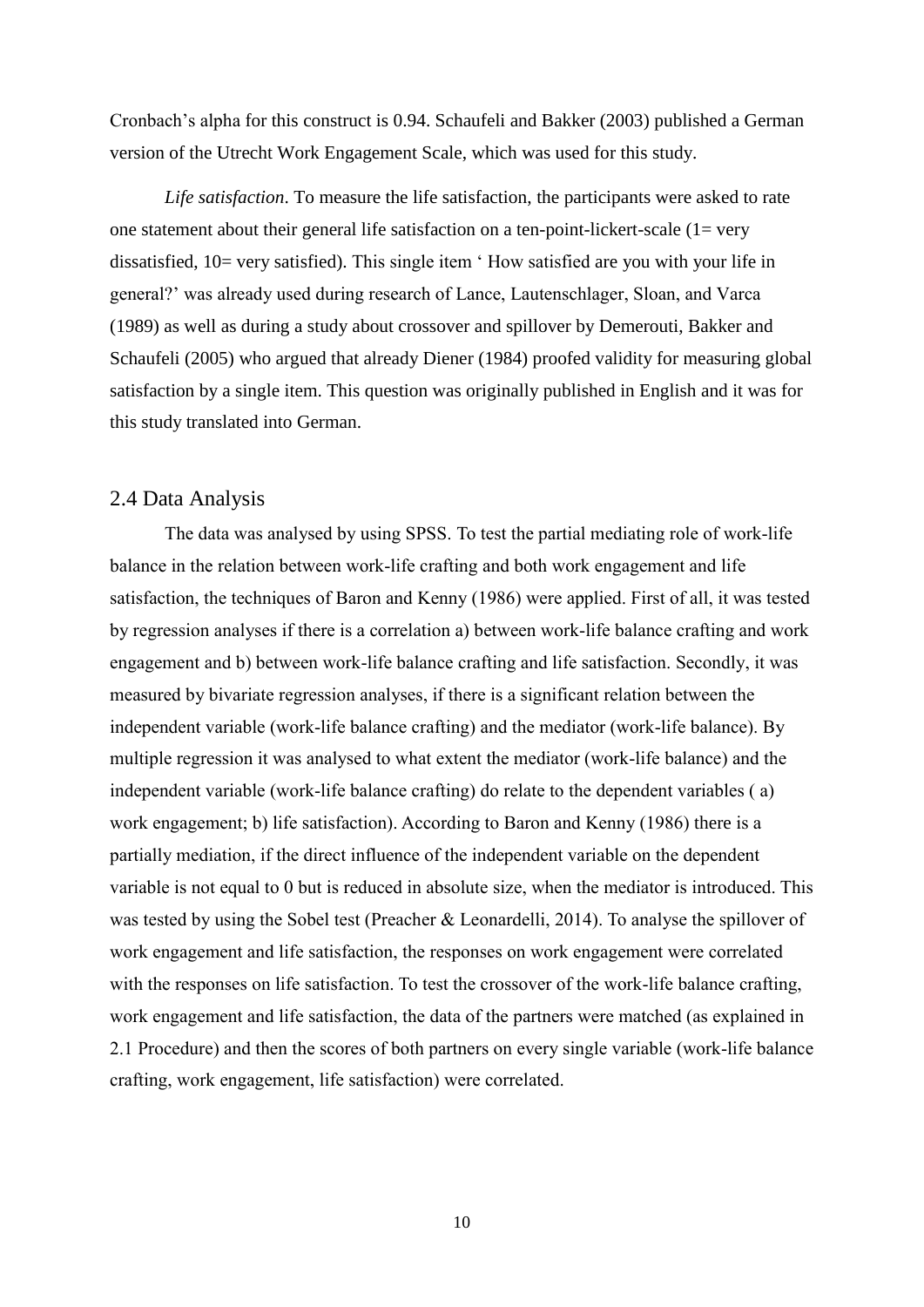#### 3. Results

#### 3.1. Descriptive Statistics

The mean scores and the corresponding standard deviations, as well as the correlations and reliability indices (Cronbach's alpha) of the study variables are shown in Table 1.

Table 1. *Descriptive Statistics, Correlations and Reliability Estimates of the Main Variables.*

| Variable                            |           |                       | $M$ SD 1. 2.                                |       | 3.     |  |
|-------------------------------------|-----------|-----------------------|---------------------------------------------|-------|--------|--|
| 1. Work-life balance crafting (1-5) | 3.05 0.71 |                       |                                             |       |        |  |
| 2. Work-life balance $(1-7)$        |           | $4.76$ $1.32$ $.28**$ |                                             |       |        |  |
| 3. Work engagement $(1-7)$          |           | 5.39 1.13 .13         |                                             | $23*$ |        |  |
| 4. Life satisfaction (1-10)         |           |                       | $8.01 \quad 1.63 \quad 0.35** \quad 0.58**$ |       | $38**$ |  |

*Note*.  $N = 110$ . \**p* < .05 (two-tailed), \*\**p* < .01 (two-tailed).

Table 1 indicates that there is a strong correlation between work-life balance crafting and life satisfaction. There is no significant correlation between work-life balance crafting and work engagement. Furthermore Table 1 shows that there is a strong correlation between life satisfaction with work-life balance as well as work engagement. Work engagement also significantly correlates with work-life balance. The mean score of the participants on life satisfaction is high.

#### 3.2. Work Engagement

In Hypothesis 1a it was expected that there is a correlation between work-life balance crafting and work engagement. The results show that there is no relationship between worklife balance crafting and work engagement ( $r = .13$ , ns.). So this means that Hypothesis 1a cannot be confirmed. In Hypothesis 2a it was expected that work-life balance partially mediates the relationship between work-life balance crafting and work engagement. One of the assumptions to have a mediation effect is, that there is a relationship between the independent variable and the dependent variable. The results show that there is no relationship between work-life balance crafting and work engagement, hence the first assumption for a mediation cannot be confirmed. So this means that also Hypothesis 2a cannot be confirmed. However, results in Table 2 show that work-life balance significantly predicted work engagement scores ( $\beta$  = 21, t(110) = 2.15, p < 0.05), so although the independent variable did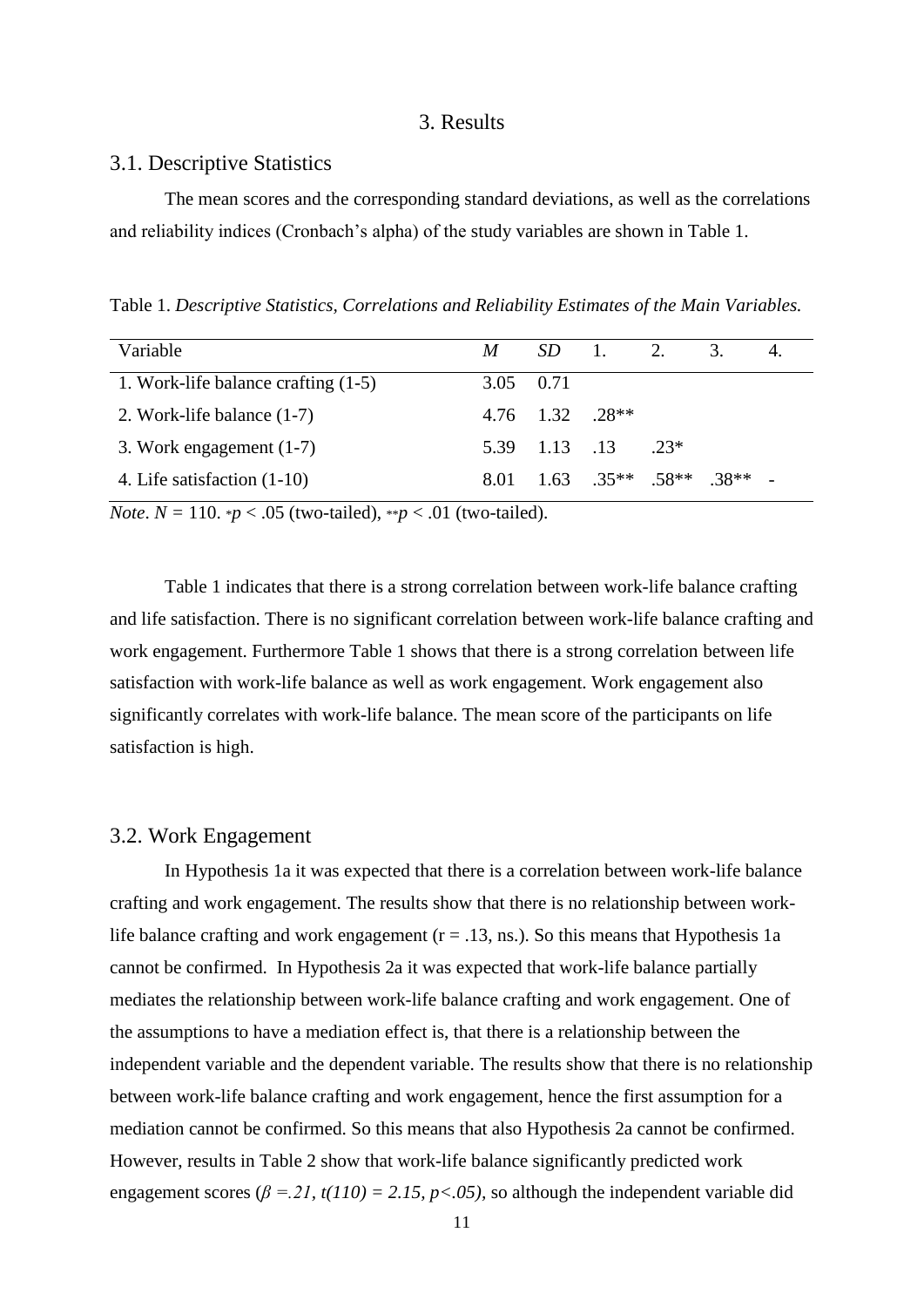not correlate significantly with the dependent variable, the mediator and the dependent variable did relate significantly.

|                            | Model 1 | Model 2 |
|----------------------------|---------|---------|
|                            |         |         |
| Work-life balance crafting | .13     | .08     |
| Work-life balance          |         | $.21*$  |
| F                          | 1.97    | $3.34*$ |
| $R^2$                      | .02     | .06     |

Table 2. *Summary of Regression Analyses and Partial Mediation of Work-Life Balance Crafting and Work-Life Balance on Work Engagement.*

*Note.*  $N_{total}$ =110.  $*$ *p* < .05 (two-tailed).

#### 3.3. Life Satisfaction

In Hypothesis 1b it was expected that there is a correlation between work-life balance crafting and life satisfaction. The results of Model 1 show that there is a significant relationship between work-life balance crafting and life satisfaction ( $r = .35$ ,  $t(110) = 3.89$ , *p* <.01). So this means that Hypothesis 1b can be confirmed (see Table 3).

In Hypothesis 2b it was expected that work-life balance partially mediates the correlation between work-life balance crafting and life satisfaction. The results in Table 3 show that there is still a significant relationship between life satisfaction and work-life balance crafting  $(\beta = .21, t(110) = 2.61, p < .05)$  when work-life balance is included as mediator ( $\beta$  = .53,  $t(110)$  = 6.61,  $p$ < .01). However, adding work-life balance to Model 2, lessens the relations between work-life balance crafting and life satisfaction (beta drops significantly from .35 to .21,  $p < .01$ ). Model 2, with work-life balance crafting and work-life balance, also explains 38% of the total variance of life satisfaction scores ( $R^2 = .38$ ,  $F(1,110)$ )  $= 32.46$ ,  $p< .01$ ). Thus adding work-life balance to Model 2 increases 26% of the R<sup>2</sup> value (r<sup>2</sup>change =.26). So this means that work-life balance partially mediates the relation between work-life balance crafting and life satisfaction. Thus, Hypothesis 2b, that work-life-balance partially mediates the relationship between work-life-balance crafting and life satisfaction, could thus be confirmed.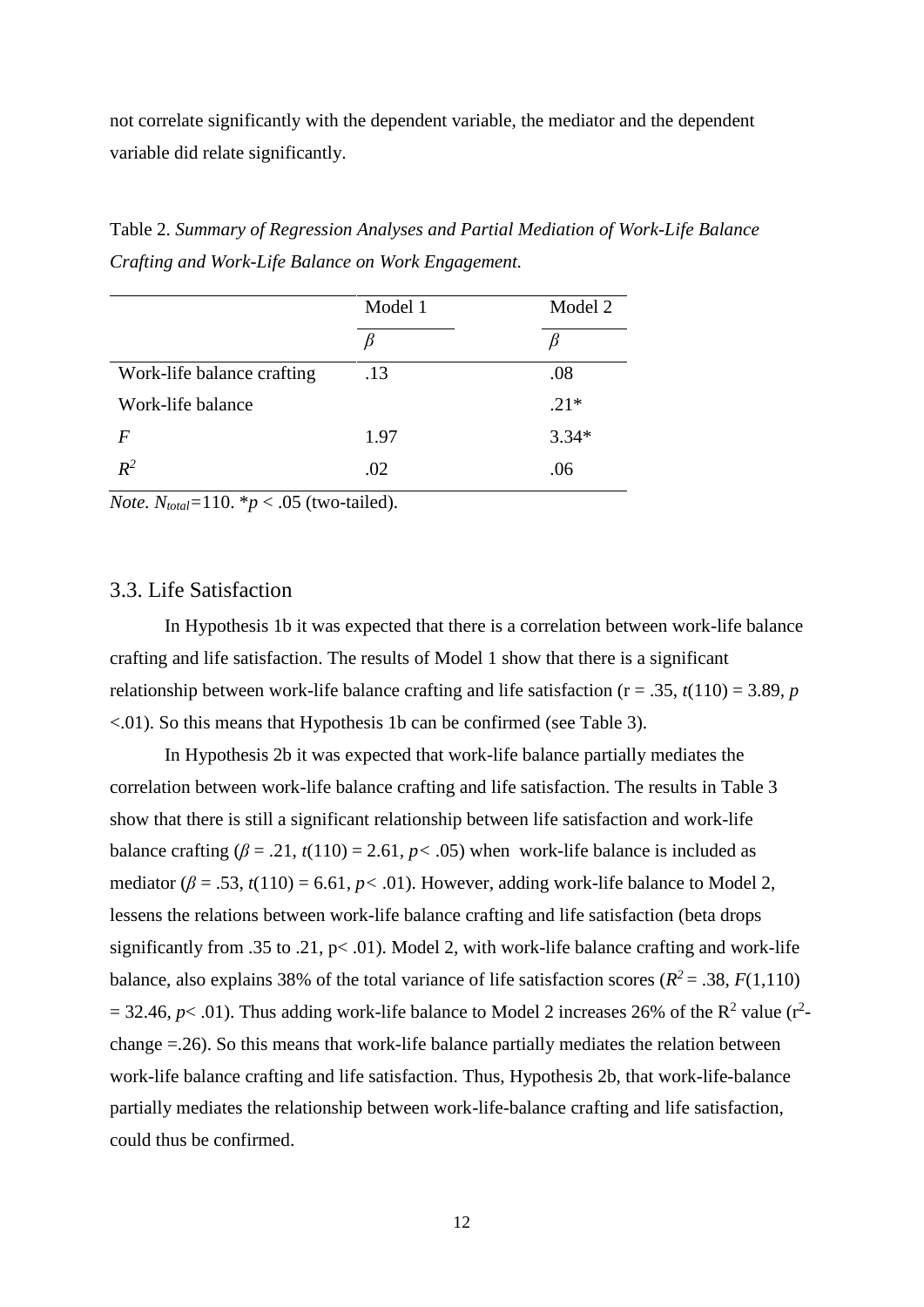|                            | Model 1   | Model 2 |
|----------------------------|-----------|---------|
|                            |           |         |
| Work-life balance crafting | $.35**$   | $.21*$  |
| Work-life balance          |           | $.53**$ |
| $\bm{F}$                   | $15.16**$ | 32.46** |
| $R^2$                      | .12       | .38     |

Table 3. *Summary of Regression Analyses and Partial Mediation of Work-Life Balance Crafting and Work-Life Balance on Life Satisfaction.*

*Note.*  $N_{total}$ =110. \*\**p* < .01 (two-tailed), \**p* < .05 (two-tailed).

#### 3.4. Spillover

In Hypothesis 3 it was expected that there is spillover between work engagement and life satisfaction. The results of Table 1 show that there is a significant positive correlation between work engagement and life satisfaction (*r* = .38, *p* <.01). This result is support against the null hypothesis. So this means that there is a spillover and that Hypothesis 3 thus can be confirmed.

#### 3.5. Crossover

To test the hypotheses (Hypotheses 4, 5 and 6) that there exists crossovers of work-life balance crafting, work engagement as well as life satisfaction between both partners, the scores of the couples were correlated (see Table 4).

Table 4. *Correlation between Work-Life Balance Crafting, Work Engagement and Life Satisfaction of both Partners.*

|                            | $N_{couple}$ |        |
|----------------------------|--------------|--------|
| Work-life balance crafting | 55           | .16    |
| Work engagement            | 55           | $.33*$ |
| Life satisfaction          | 55           | $37**$ |

*Note.*  $**p < .01$  (two-tailed),  $*p < .05$  (two-tailed).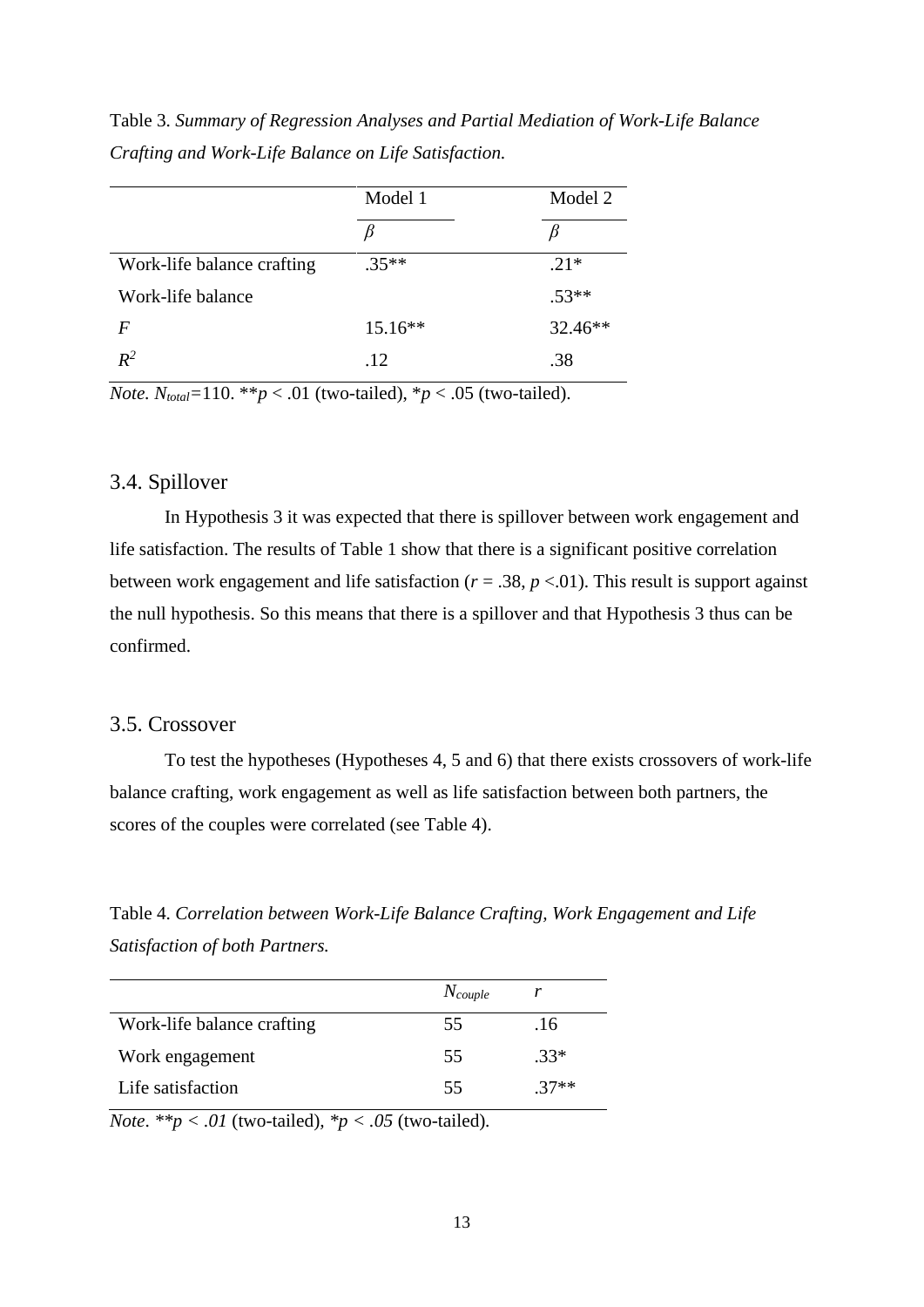First of all, Table 4 shows, that there is no significant correlation between work-life balance crafting of both partners ( $r = 16$ ,  $N_{\text{couple}} = 55$ ,  $p = \text{ns}$ , two-tailed). With this result there is no evidence found that there is crossover of work-life balance crafting between both partners. Hypothesis 4 could thus not be confirmed.

Secondly, according to Table 4 there is a significant correlation between work engagement of both partners ( $r = .33$ ,  $N_{couple} = 55$ ,  $p < .05$ , two-tailed). This result indicates, that there is a crossover of work engagement between both partners, which is confirming Hypothesis 5.

Furthermore Table 4 indicates, that there is a significant correlation between life satisfaction of both partners ( $r = .37$ ,  $N_{couple} = 55$ ,  $p < .01$ , two-tailed). This result confirms the Hypothesis 6, that there is a crossover of life satisfaction between both partners.

#### 4. Discussion

The purpose of this study is to determine whether or not work-life balance crafting relates to work engagement and to life satisfaction. It also tested, if work-life balance mediate the relation between work-life balance crafting, life satisfaction and work engagement. Since work-life balance crafting is an unofficial self-initiated technique, the knowledge of the effects of work-life balance crafting might give new insights how to improve work-life balance by not just using official techniques and policies.

Another purpose of this study was to examine the relation between work-life balance crafting, work engagement and life satisfaction of partners. In the last few years the number of dual-earner couples is increased. As todays work psychology strives to maximize the wellbeing of employees, it is necessary to focus also on dual-earner couples. In the past there have been studies about bi-directional crossover and the effect of it amongst dual-earner couples (Demerouti, Bakker, & Schaufeli, 2005). This present study might give new insights about work-life crafting and crossover of dual-earner couples which might be helpful for further research about well-being of dual-earner couples.

This study shows that the life satisfaction of an employee does relate to the persons' individual behaviour of creating a balance between work and non-work life. The results also show, that the employees' work-life balance has a positive relation with his/her life satisfaction, which confirms the hypothesis and also proves the findings of previous studies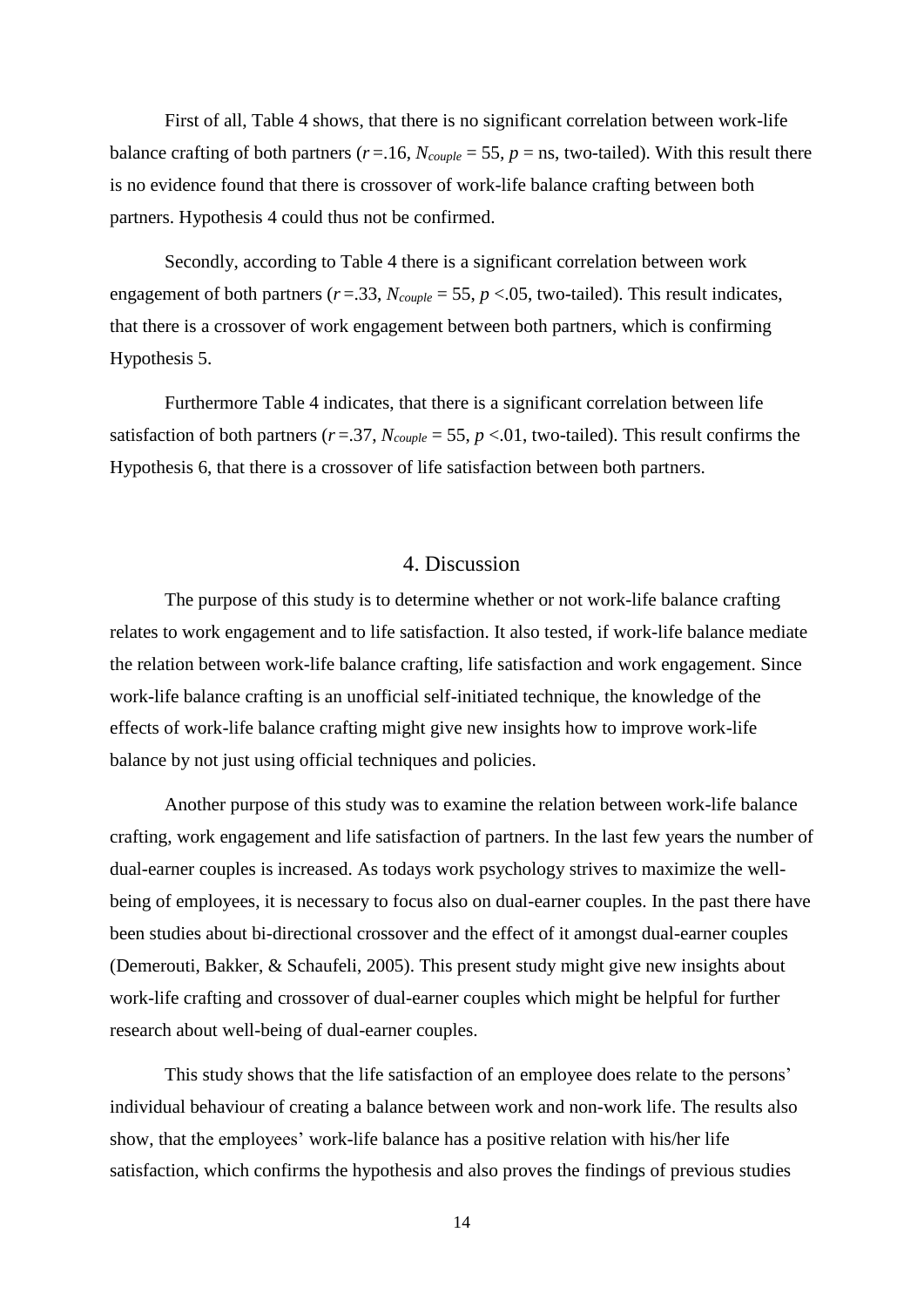(e.g. Dex & Scheibl, 1999; Thompson, Beauvais, & Lyness, 1999). According to the finding of this study, the work-life balance of an employee partially mediates in how far his/her crafting behavior relates to his/her life satisfaction. In other words, if an employee does increase his/her crafting of the work-life balance, his/her work-life balance as well as the persons' life satisfaction also increases. The better the employees' work-life balance is, the higher is his/her life satisfaction. An interesting fact, which might refer to this mediating relationship, is that employees, who increase their work-life balance and life satisfaction through crafting, might be people who would rather have an internal than an external locus of control. This might be true because people with an internal locus of control think that their personal effort will lead to reward and positive outcome (Gazzaniga, Heatherton, & Halpern, 2011). Thus they might believe that their personal behavior has more influence on their perception of life satisfaction. So a person who actively crafts his/her work-life balance also expects to be more satisfied than when he/she is not crafting the work-life balance at all.

The results of this study confirm the expectation of having a significant spillover. The findings show that employee's life satisfaction relates to his/her work engagement. For example, if a person has a high life satisfaction he/she also has a high work engagement. And vice versa. This positive relation is conform to the positive effect of work-to-family/family-towork interference theory. This result does have similarities with the findings of Bakker, Demerouti and Burke (2009), who investigated that workaholics do face spillover of work and private life.

Another finding of this study is that an employees' work engagement positively relates with the work engagement of his/her partner, thus there is a significant crossover. What is interesting is that although partners do not necessarily work at the same organization or in the same field, their work engagement is still related. One assumption might be, that most people who are in a relationship, are quite similar to their partner (Baron, Branscomebe, & Byrne, 2009) because people are more attracted to people with the same attachment style and with similar attitudes (Klohnen & Luo, 2003; Byrne, Ervin, Lambert, 1970; Hewstone, Stroebe, & Jonas, 2008). This might also influence how a single person deals with job demands and job resources. Hence a person might be similar to his/her partner in terms of dealing with demands and perceiving work engagement. Another assumption might be, that if a person experiences work engagement, he/she comes home with a positive and motivating attitude which might stimulate his/her partner. This could also be perceived as increasing the partner's resources, which also leads to an increase of work engagement.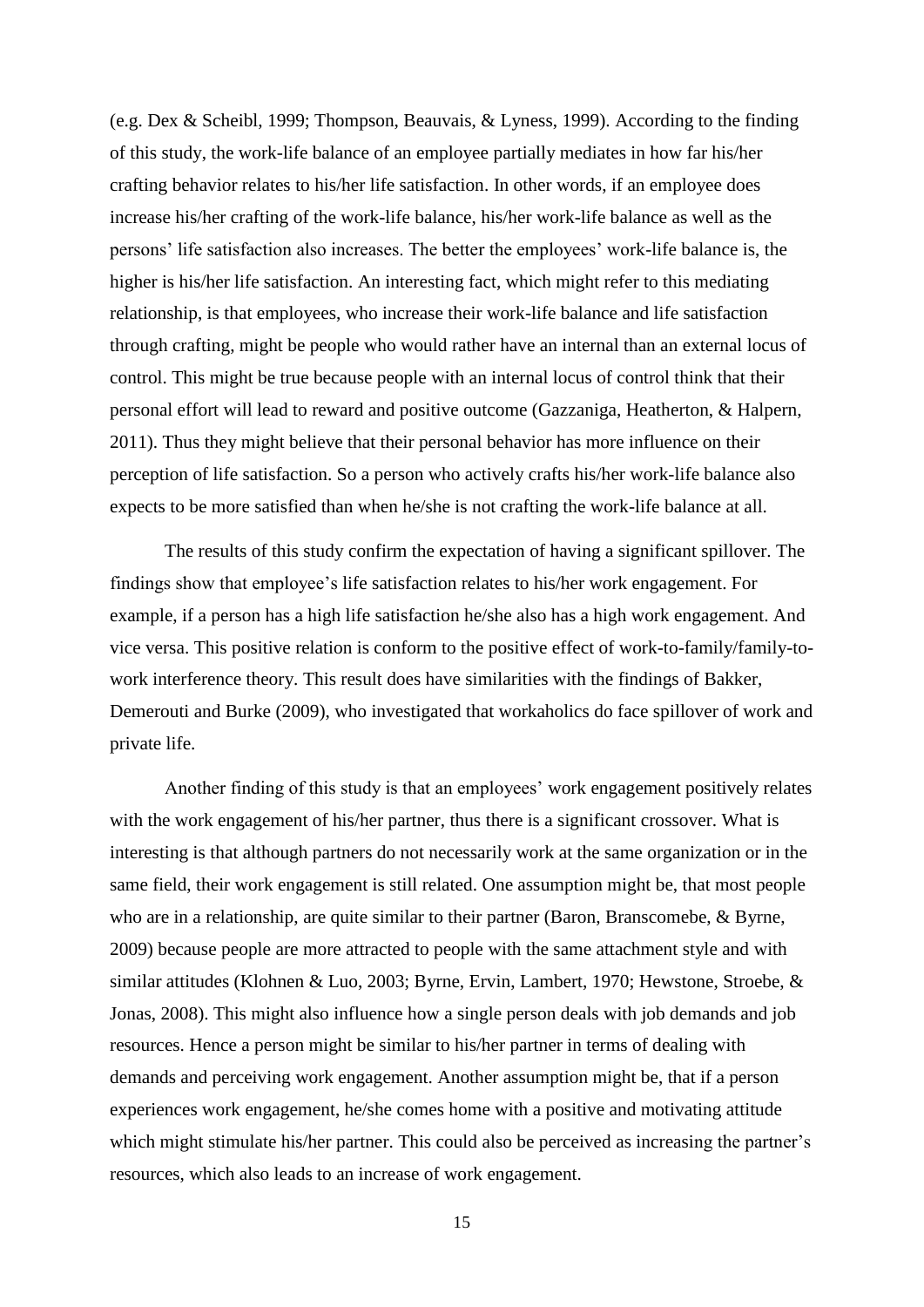Besides the results for the crossover of work engagement, the study also shows a significant crossover of life satisfaction. This means that, the way people experience life satisfaction relates to the life satisfaction of their partner. This positive relation indicates that a person will be very satisfied with his/her life, if his/her partner has a high life satisfaction and vice versa. This result confirms the findings of previous studies about the crossover of life satisfaction (e.g. Demerouti, Bakker, & Schaufeli, 2005; Bakker, Demerouti, & Burke, 2009).

Even though the findings are not able to confirm a relation between crafting and the employees' work engagement, this study investigates that the employees' work-life balance is related to his/her work engagement. In other words, an employee who has a good work-life balance also develops engagement through his/her work. An explanation for this effect might be that by having a good work-life balance an employee is increasing his/her resources, which will lead to an increase of work engagement - according to the JD-R model of Bakker & Demerouti (2007).

The purpose of this study was also to investigate how much the crafting behavior of an employee is related to the work-life balance crafting of his/her partner. In contrast to the expectations, there was no significant crossover of work-life balance crafting between partners found in this study. This means that the individual technique a person uses to create a better work-life balance, does not relate to the crafting behaviour of his/her partner.

This study did not investigate the causality of the different variables. It is an interesting topic to examine the causality of the variables by an experimental or longitudinal research design. For example, two groups of dual-earner couples could be examined over a longer time (e.g. 2 years), while one group is a control group and the other group would receive information, stimulation and training about how to craft one's work-life balance. By repeated measure the work-life balance and the life satisfaction of the two groups would be investigated and compared with each other.

With knowledge of this study, it might be interesting to do further research about how an organization or an employer might stimulate its employees to start crafting their work-life balance. By doing this an organization could create a new opportunity to stimulate the wellbeing as well as the work-life balance and thus the work engagement of their employees. Were one to do further research about this topic, one should not simply focus on how to stimulate employees, but also how to stimulate their partners.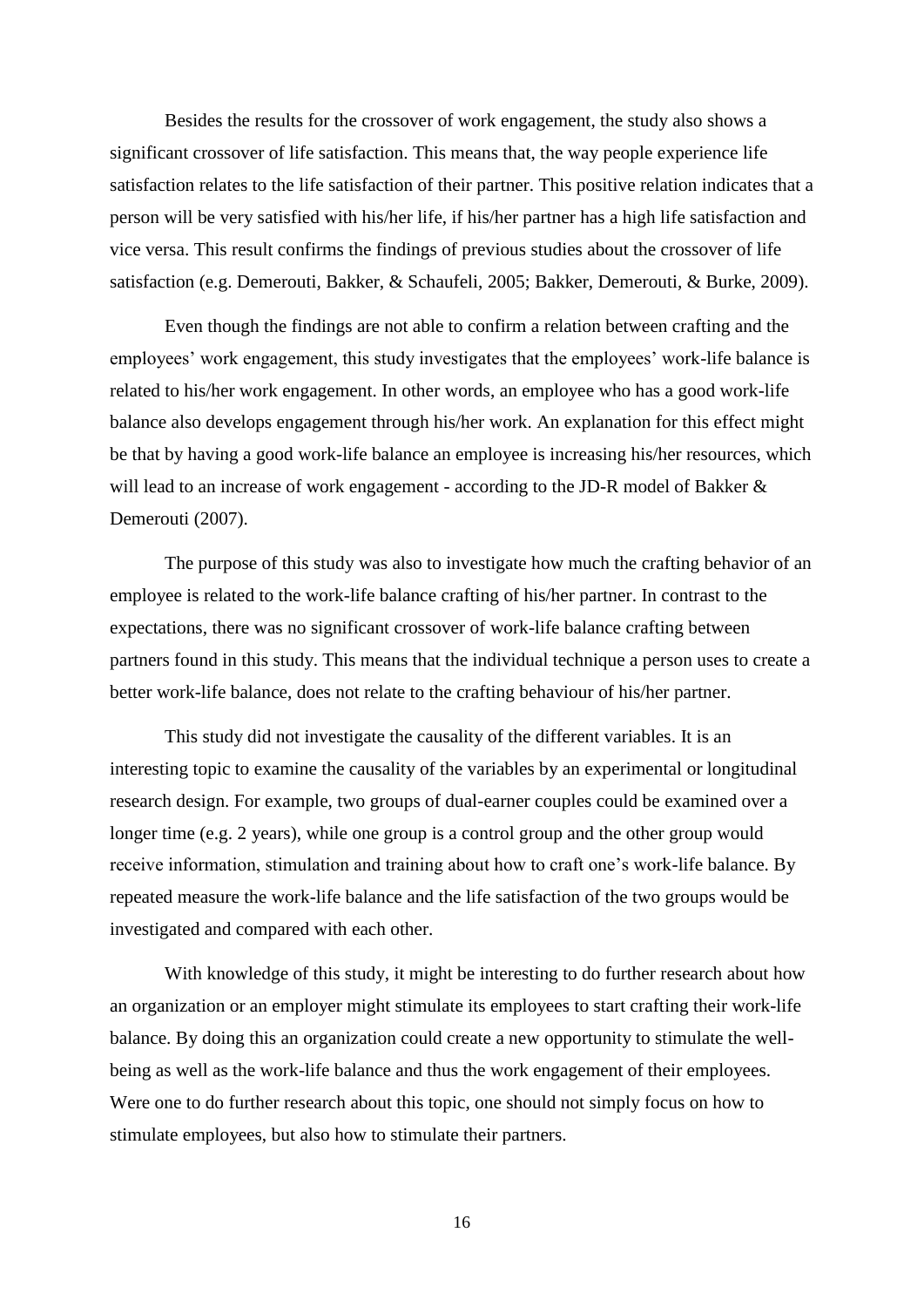Another aspect which could be further investigated is the possible consequence for the relationship of both partners; for example about the success and failure of a relationship of partner who do craft their work life balance. Due to the increasing diversity of employees, it is important to focus not only on the similarities. Using a bigger sample size would make it interesting to investigate, if there are differences between gender and age or between couples with a different sexual orientation, since all participating couples were heterosexual. It might also be interesting to investigate if the positive relation between work-life balance crafting and life satisfaction is influenced by having children. Further research might also consider on the impact of the duration of the relationship on the crossover. The duration of a relationship might also have influence on, how similar partners are, in terms of dealing with demands. This might be, because crossover between partners takes place due to the empathic reaction of the partner, the common experienced stressors and because it is an indirect interaction process (Westman, 2006; Bakker & Demerouti 2007).

Practical implications of this study are that employees could be informed about the effect of crafting their own work-life balance and thus also be trained in how they could craft their work-life balance. For employers and organizations it is important to notice the relevance of their employees' relationship between work-life balance and life satisfaction as well as work engagement. To foster the well-being of employees, organizations might also motivate their employees to use work-life balance crafting. For dual-earner couples it is important to recognize the relation of their life satisfaction and work engagement and to be aware of the effects of it.

#### 5. Conclusion

Consequently one might draw the conclusion that the well-being of employees can be stimulated by having them crafting their work-life balance. Having a good work-life balance is important, since life satisfaction and work engagement are positively related. In order to increase the well-being of dual-earner couples it seems also important to not just focus on the employee but also on his/her partner, because the partners' life satisfaction and work engagement are related with the work engagement and life satisfaction of the employee.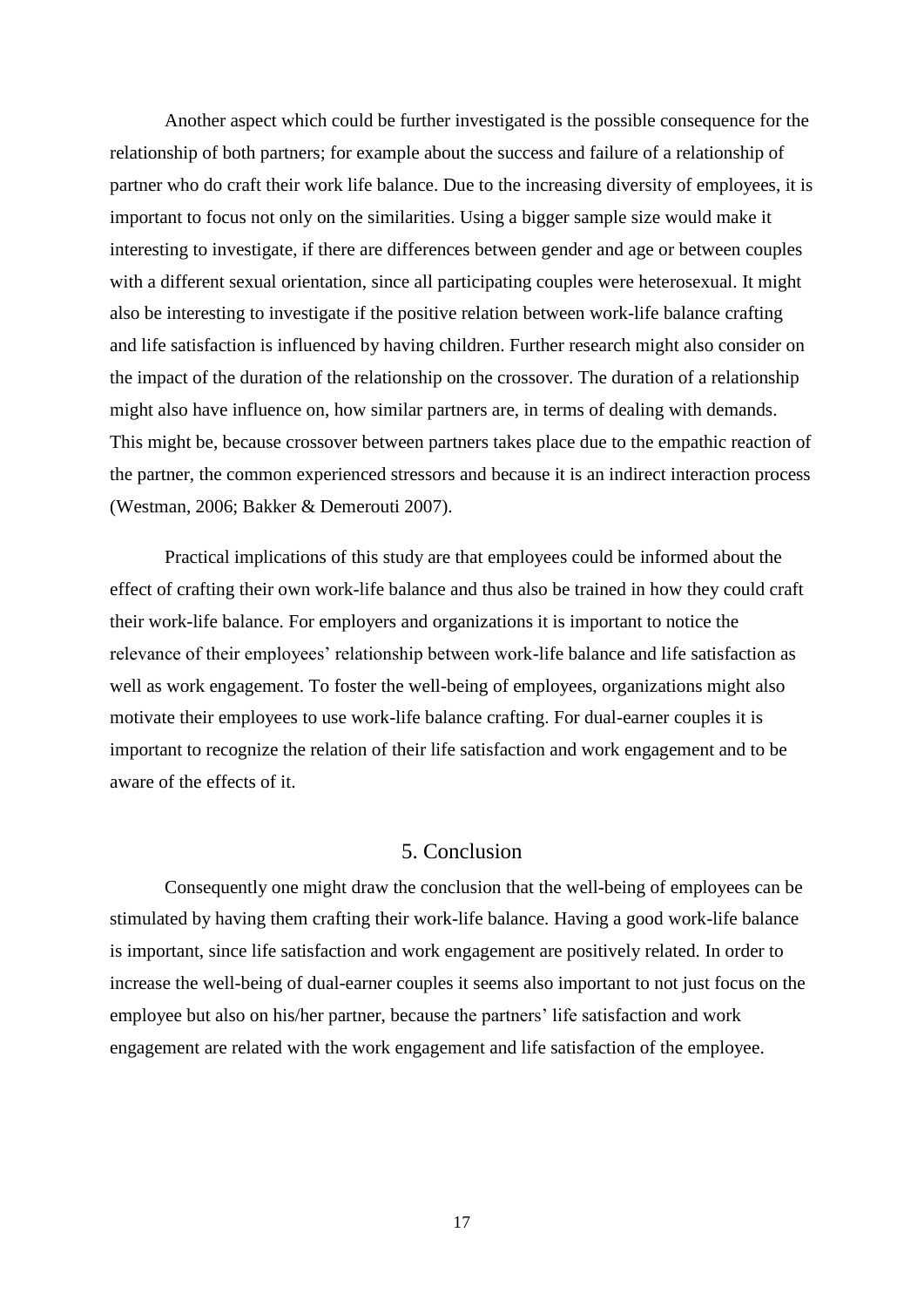## References

- Bakker, A. B., & Demerouti, E. (2007). The job demands-resources model: State of the art. *Journal of Managerial Psychology, 22*, 309-328.
- Bakker, A., & Demerouti, E. (2007). The Crossover of Work Engagement between Working Couples: A Closer Look at the Role of Empathy. *Journal of Managerial Psychology*.
- Bakker, A., Demerouti, E., & Burke, R. (2009). Workaholism and relationship quality: A spillover-crossover perspective. *Journal of Occupational Health Psychology, 14*, 23- 33.
- Baron, R. A., Branscomebe, N., & Byrne, D. (2009). *Social Psychology.* Boston, USA: Pearson Education.
- Baron, R. M., & Kenny, D. A. (1986). The moderator-mediator variable distinction in social psychological research: Conceptual, strategic and statistical considerations. *Journal of Personality and Social Psychology, 51*, 1173-1182.
- Byrne, D., Ervin, C. R., & Lambert, J. (1970). Continuity between the experimental study of attraction and real-life computer dating. *Journal of Personality and Social Psychology, 16*, 157-165.
- Campbell Clark, S. (2000). Work-family border theory: a new theory of work-life balance. *Human Relations, 53*, 747-770.
- Demerouti, E., & Bakker, A. (2014). Job crafting. In M. W. Peeters, J. de Jonge, & T. W. Taris, *An introduction to contemporary work psychology* (pp. 414-433). Wiley-Blackwell.
- Demerouti, E., Bakker, A., & Schaufeli, W. (2005). Spillover and crossover of exhaustion and life ssatisfaction among dual-earner parents. *Journal of Vocational Behavior, 67*, 266- 289.
- Dex, S., & Scheibl, F. (1999). The business case for family-friendly policies. *Jornal of General Management, 24*, 22-37.
- Diener, E. (1984). Subjective well-being. *Psychological Bulletin, 86*, 542-575.
- Gazzaniga, M., Heatherton, T., & Halpern, D. (2011). *Psychological science.* London: W.W. Norton & Company.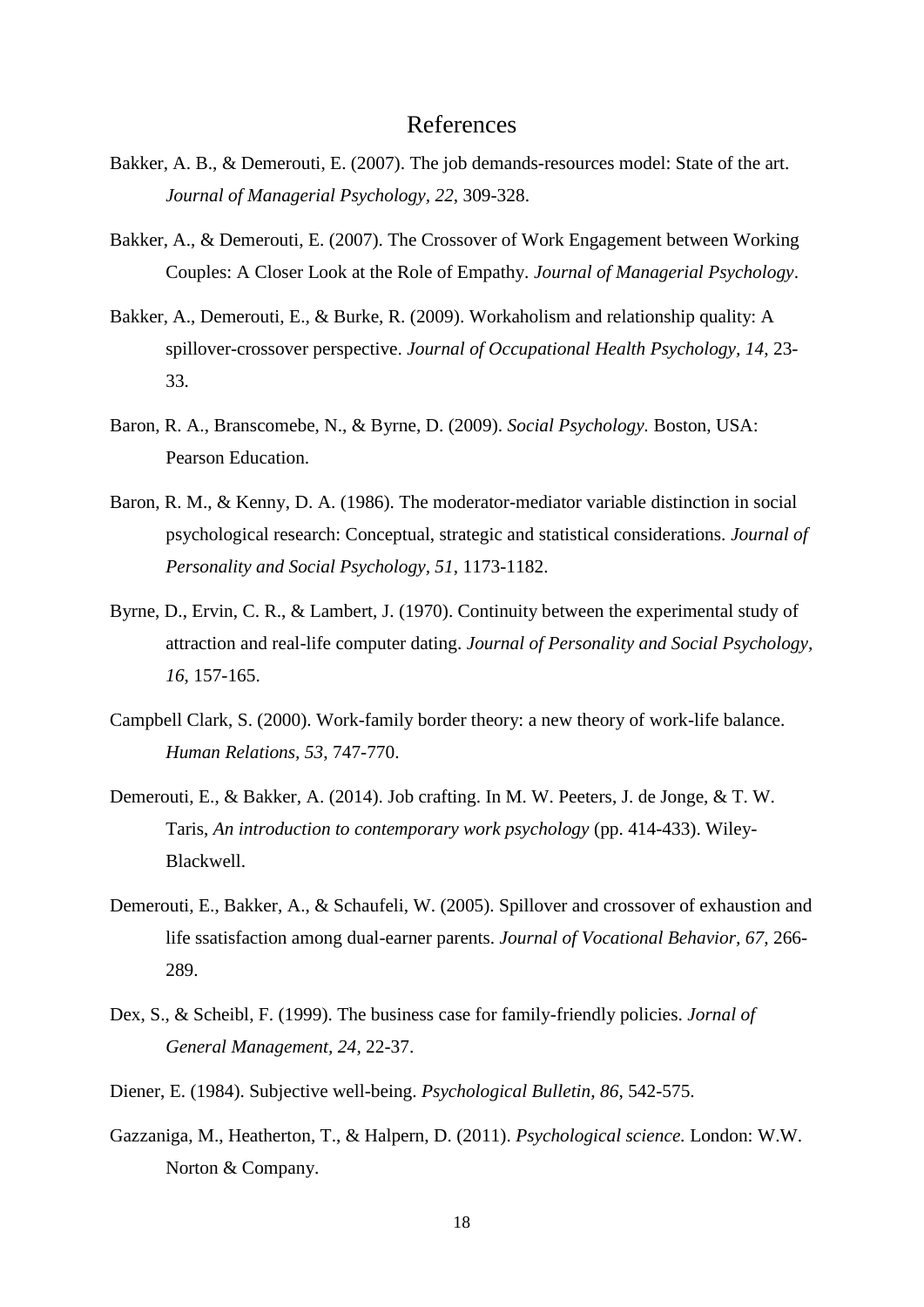- Hewstone, M., Stroebe, W., & Jonas, K. (2008). *Introduction to Social Psychology a European Perspeective.* Oxford, UK: Blackwell Publishing.
- Kinnunen, U., Rantanen, J., Mauno, S., & Peeters, M. (2014). Work-Family Interaction. In M. Peeters, J. de Jonge, & T. Taris, *An introduction to contemporary work psychology* (pp. 267-290). Wiley-Blackwell.
- Klohnen, E., & Luo, S. (2003). Interpersonal attraction and personality: What is attractive: Self similarity, complementary or attachment security? *Journal of Personality and Social Psychology, 85*, 706-722.
- Kossek, E., Noe, R., & DeMarr, B. (1999). Work-family synthesis: Individual and organiztional determinants. *Internaltional Journal of Conflict Management, 10*, 102- 129.
- Lance, C. E., Lautenschlager, G. J., Sloan, C. E., & Varca, P. E. (1989). A comparison between bottom-up, top-down, and bidirectional models of relationships between global and life facet satisfaction. *Journal of Personality, 57*, 601-624.
- Parker, S., Bindl, U., & Strauss, K. (2010). Making things happen: A model of proactive motivation. *Journal of Management, 36*, 827-856.
- Peeters, M., & Demerouti, E. (2014, April 14-17). The role of work-life balance crafting for women returning to work after first childbirth. London, UK: European Conference on Work and Health Psychology.
- Peeters, M., de Jonge, J., & Taris, T. (2014). Introduction: People at work. In M. Peeters, J. de Jonge, & T. Taris, *An introduction to contemporary work psychology* (pp. 1-39). Wiley-Blackwell.
- Petrou, P., Demerouti, E., Peeters, M. C., Schaufeli, W. B., & Hetland, J. (2012). Crafting a job on a daily basis: contextual antecedents and the effect of work engagement. *Journal of Organizational Behavior, 33*, 1120-1141.
- Preacher, K. J., & Leonardelli, G. (2014, June). Retrieved from Calculation for the Sobel Test: http://quantpsy.org/sobel/sobel.htm
- Schaufeli, W. B., & Bakker, A. B. (2003). *Utrecht Work Engagement Scale: Preliminary Manual.* Utrecht, The Netherlands: Department of Psychology, Utrecht University.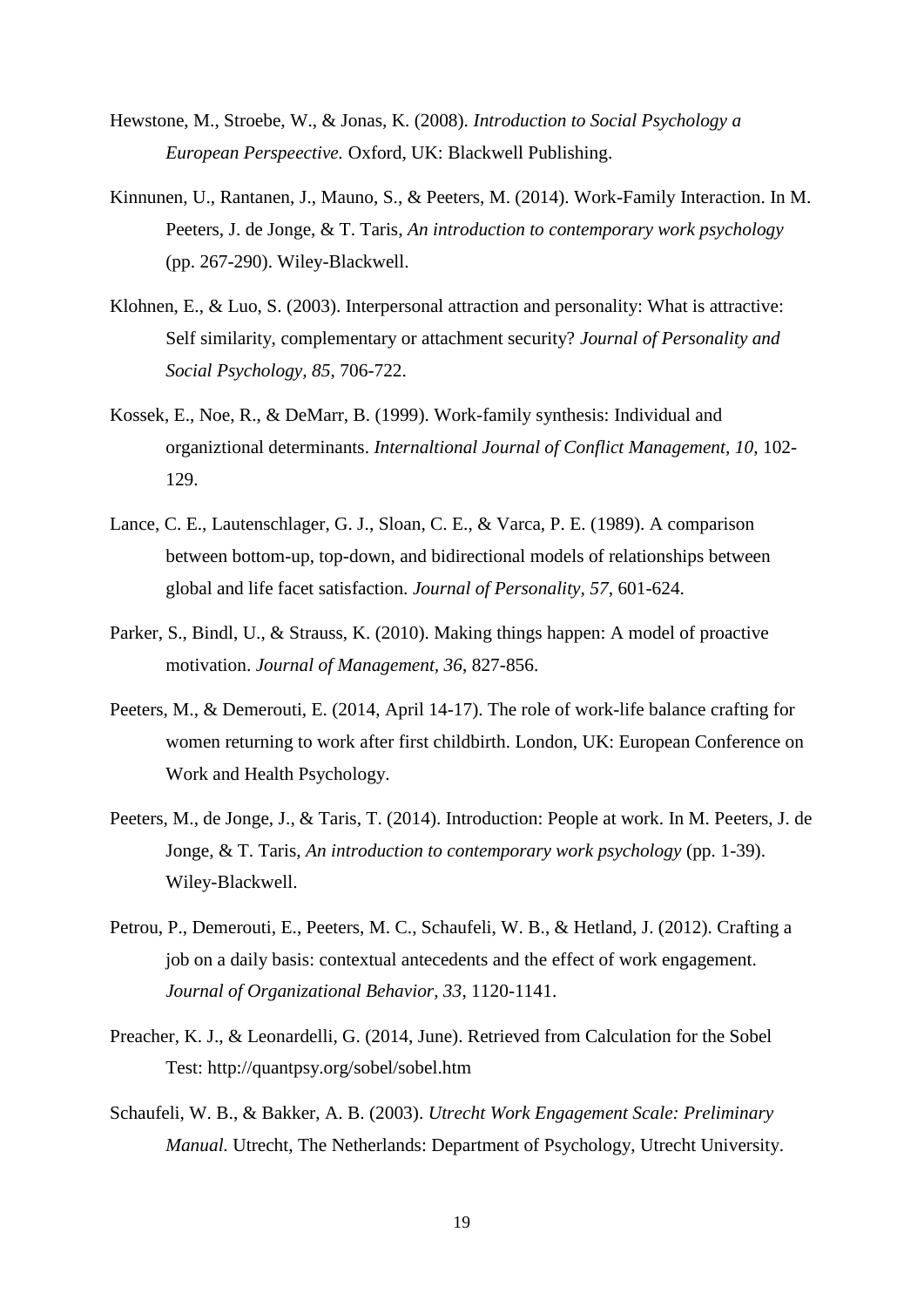- Schaufeli, W., & Bakker, A. (2013). *De psychologie van arbeid en gezondheid.* Houten: Bohn Stafleu van Loghum.
- Steenbergen, E. (2014). Developing a scale for work-life balance. *Unpublished manuscript. Utrecht University*.
- Sturges, J. (2012). Crafting a balance between work and home. *Human Relations*, 1539-1559.
- Thompson, C., Beauvais, L., & Lyness, K. (1999). When work-family benefits are not enough: The influence of work-family culture on benefit utilisation organisational attachment and work-family conflict. *Journal of Vocational Behavior*, 392-415.
- Tims, M., Bakker, A. B., & Derks, D. (2012). Development and validation of the job crafting scale. *Journal of Vocational Behavior, 80*, 173-186.
- Westman, M. (2006). Crossover of stress and strain in the work-family context. In F. Jones, R. J. Bruke, & M. Westman, *Work-life balance: A psychological perspective.* East Sussex: Psychology Press.
- Wrzesniewski, A., & Dutton, J. E. (2001). Crafting a job: Revisioning employees as active crafters of their work. *Academy of Management Review, 26*, 179-201.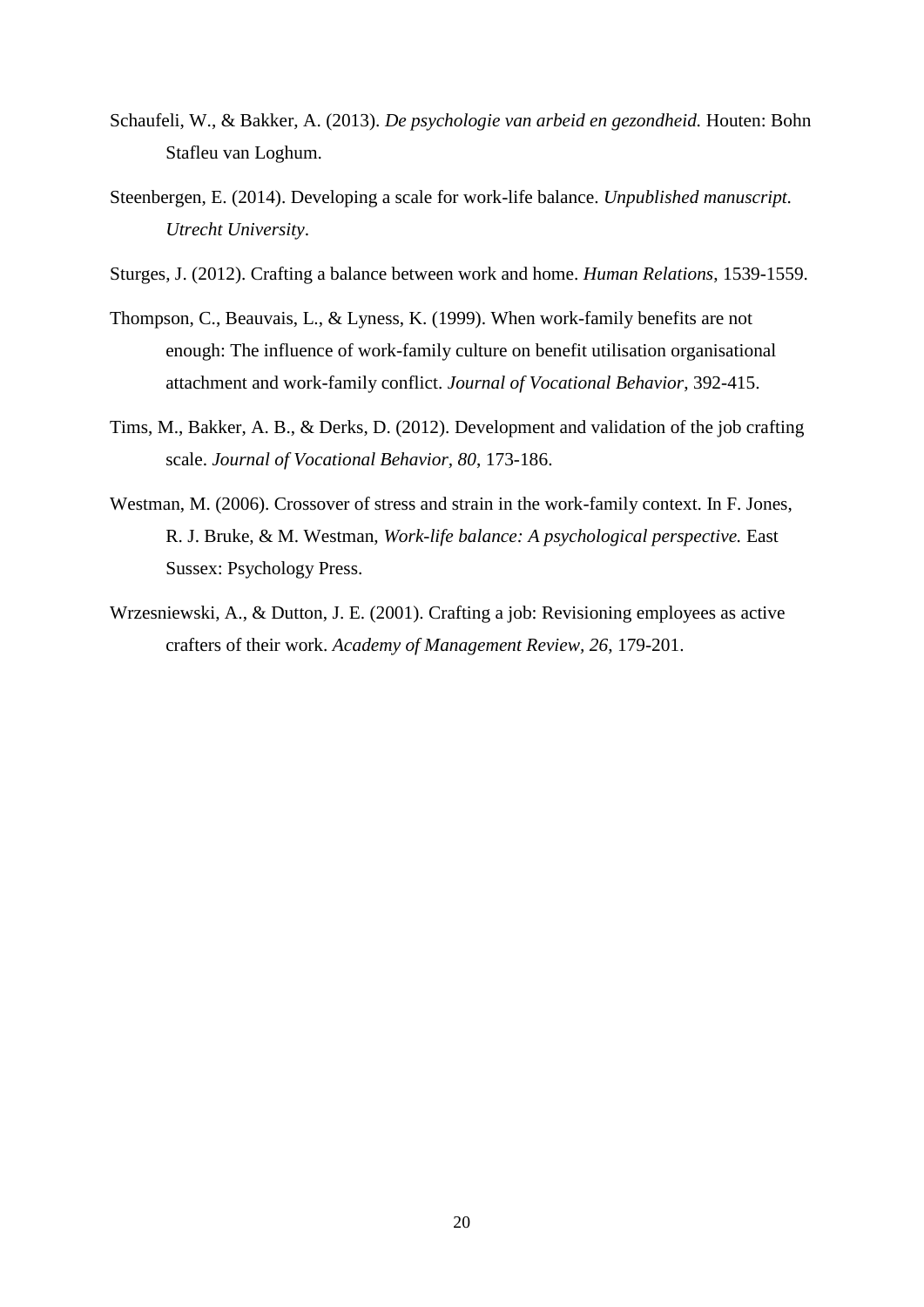# Appendix

- 1. Demographic questionnaire
	- Was ist Ihr Geschlecht?
	- Wie alt sind Sie?
	- Wie viele Jahre befinden Sie sich in einer Beziehung mit ihrem jetzigen Partner?
	- Haben Sie Kinder die bei sich wohnen?
	- Wie viele Stunden arbeiten Sie durchschnittlich pro Woche?
	- Wie hoch ist Ihr monatliches Haushaltseinkommen, das Sie und ihr Partner nach Abzug der Steuern und Sozialabgaben (Netto) haben?
	- Was ist ihr höchster Bildungsabschluss?

# 2. Work-life balance questionaire

- Im Allgemeinen habe ich das Gefühl, dass ich genügend Zeit sowohl für meine Arbeit als auch für mein Privatleben habe.
- Im Allgemeinen habe ich das Gefühl, dass ich genügend Aufmerksamkeit für Sachen aus Privat- und Arbeitsleben habe, die mir wichtig sind.
- Im Allgemeinen habe ich ein gutes Gefühl darüber, wie ich die Einteilung von meinem Arbeits- und Privatleben kombiniert habe.
- Im Allgemeinen gibt meine Einteilung von Arbeit und Privatleben gut wieder, was mir persönlich im Leben wichtig ist.
- Im Allgemeinen habe ich ein gutes Gleichgewicht zwischen Arbeit und Privatleben.
- Im Allgemeinen bin ich zufrieden mit der Art und Weise, wie ich meine Arbeit und mein Privatleben miteinander kombiniere.
- Im Allgemeinen bin ich in der Lage, die Verantwortlichkeiten für sowohl meine Arbeit als auch für mein Privatleben zu tragen.

# 3. Work-life balance crafting questionnaire

- Ich schütze meine Privatzeit (z.B. durch unerreichbar sein), sodass ich diese Zeit ungestört nutzen kann.
- Falls während meiner Privatzeit ein arbeitsbezogenes Telefonat nicht passt, gebe ich dieses an.